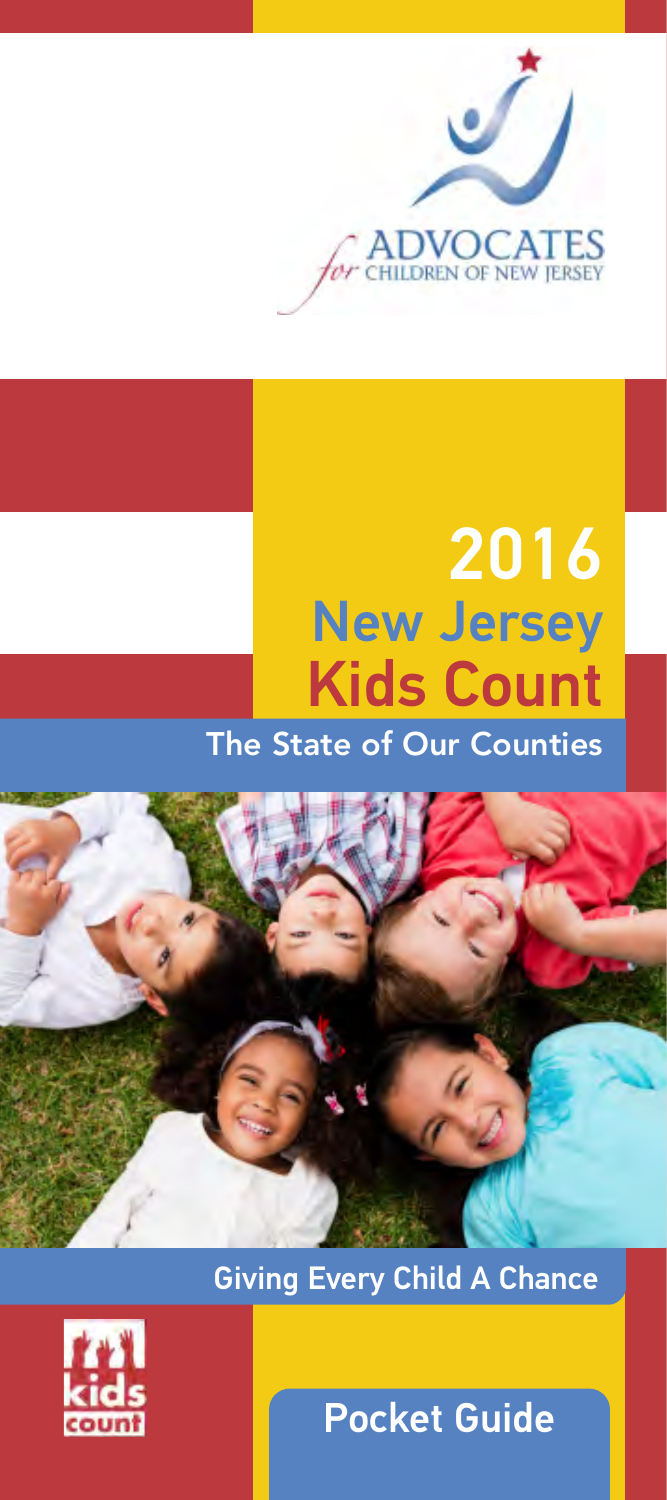#### ADVOCATES FOR CHILDREN OF NEW JERSEY

Cecilia Zalkind, Executive Director Mary Coogan, Assistant Director

Alana Vega, Kids Count Coordinator Sheldon Presser, Senior Policy Analyst

#### BOARD OF TRUSTEES

Robert Sterling, Chair Gerard Thiers, Vice Chair Matthew Loncar, Esq., **Treasurer** Louise Eagle, **Secretary** Darrin Anderson, Sr., MS, Ph.D. John Boyne, L.C.S.W. Brenda Considine Cynthia Crenshaw Maurice Elias, Ph.D. F. Lee Forrester, J.S.C. Retired Laurence E. Fundler, Esq.

Vito Gagliardi, Ed.D. Stuart Grant Gail Houlihan Nancy Lauter, Ed.D. Eileen Leahey Valerie Mauriello Nicole McGrath, D.D.S. Margaret McLeod Jennifer Mermans Maria Pinho Jennifer J. Robinson, Ed.D. Kendell R. Sprott, M.D., J.D. Sara D. Thom Richard Trenk, Esq. Charles Venti

Advocates for Children of New Jersey is the trusted, independent voice putting children's needs first for more than 35 years. Our work results in better laws and policies, more effective funding and stronger services for children and families. And it means that more children are given the chance to grow up safe, healthy and educated.



35 Halsey Street Newark, NJ 07102 (973) 643 3876 (973) 643 9153 (fax)

advocates@acnj.org

For more information and to view more Kids Count data online visit www.acnj.org

Find us on Facebook at facebook.com/acnjforkids Follow us on Twitter at twitter.com/acnjforkids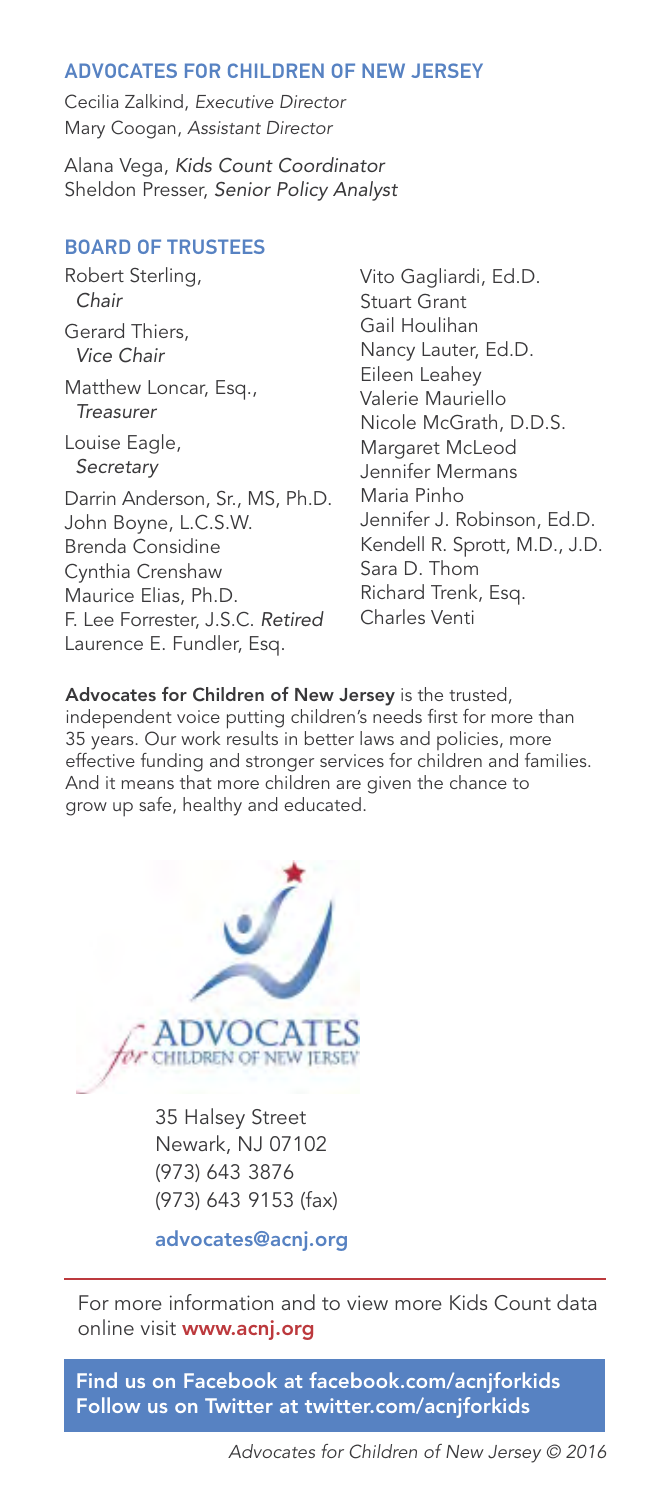# The Pocket Guide

# 2016 New Jersey Kids Count The State of Our Counties

Advocates for Children of New Jersey would like to thank each of these individuals and agencies for their help and cooperation with this project:

NJ Department of Agriculture: Louis Bruni

NJ Department of Children and Families: Clinton Page, Aziz Haidi

NJ Department of Education: Karin Garver

NJ Department of Health: Darrin D. Goldman

NJ Department of Human Services: Janet Taylor, Kellie Pushko

NJ Department of Treasury: Mario Zapicchi

NJ Juvenile Justice Commission: Jennifer LeBaron, Joelle Kenney U.S. Internal Revenue Service: Corsetta Wilson

Special thanks to the Annie E. Casey Foundation for its technical and financial support.

### The Annie E. Casey Foundation

New Jersey Kids Count is a project of Advocates for Children of New Jersey. Funded by the Annie E. Casey Foundation, this annual snapshot of child well being is intended to inform policymakers and the public of the challenges and successes New Jersey faces in ensuring the health, welfare, and safety of all children.

The New Jersey Kids Count 2016 Pocket Guide documents key measures of child well being on the county and state levels. This handy pocket guide provides a quick glimpse at trends in major indicators of child well being. Data for additional indicators are available on our website at www.acnj.org and at datacenter.kidscount.org.

In addition to the Pocket Guide, ACNJ releases an annual state level data report, New Jersey Kids Count: The State of Our Children. Please visit www.acnj.org to access the report.

For more information about New Jersey Kids Count, contact Alana Vega, Kids Count coordinator, at avega@acnj.org.

# Table of Contents

| 1 Demographics  5                   |  |
|-------------------------------------|--|
| 2 Child and Family Economics  6     |  |
|                                     |  |
|                                     |  |
| 5 Early Care and Education  17      |  |
|                                     |  |
| 7 Teens and Young Adults  26        |  |
| Data Sources and Technical Notes 28 |  |

Giving Every Child A Chance Updated as of June 16, 2016. Rev. 2016.08.10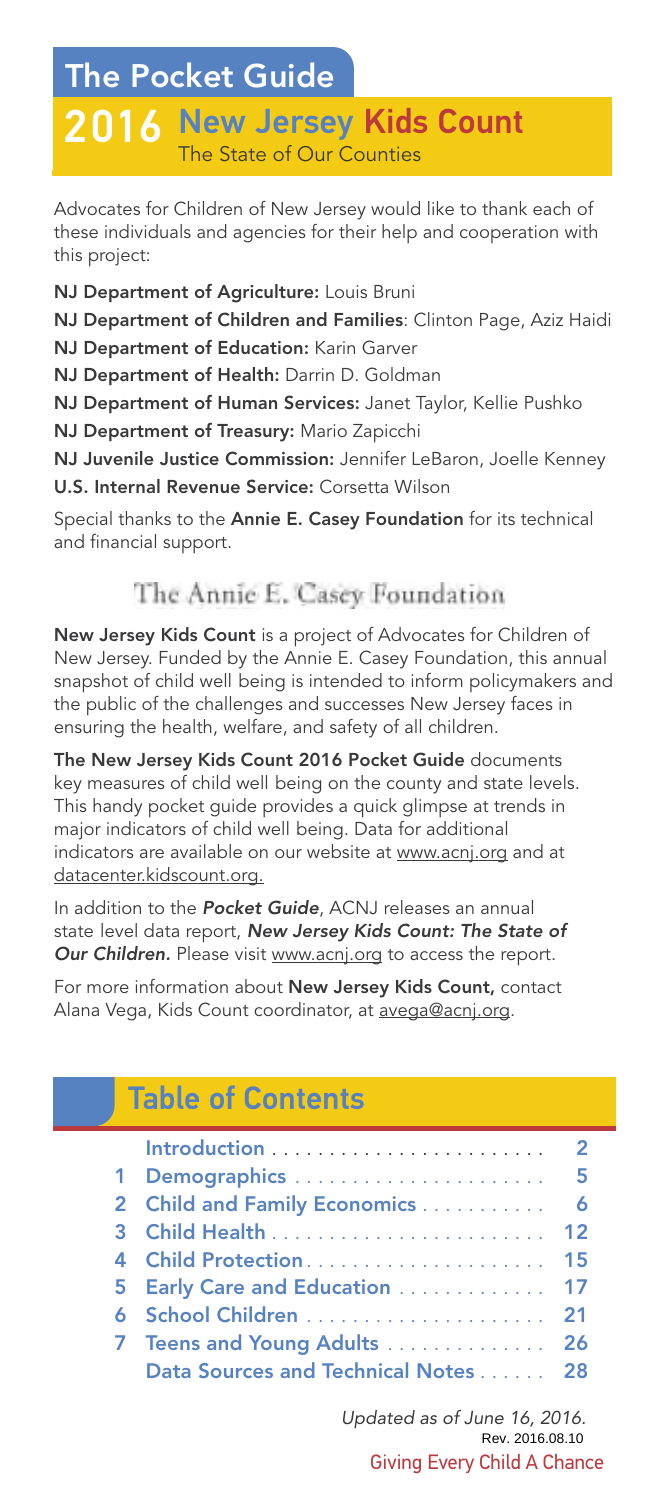To view more Kids Count data, including county profiles, additional indicators and the state-level New Jersey Kids Count, visit www.acnj.org and click the New Jersey Kids Count badge on the home page.

dvocates for Children of New Jersey each year<br>publishes **New Jersey Kids Count**, a report ab<br>the well being of children across the state. We<br>statewide data are helpful in tracking overall trends it publishes **New Jersey Kids Count**, a report about the well being of children across the state. While statewide data are helpful in tracking overall trends, it is also useful to go beyond state averages and look closer at the range of experiences of children living in different parts of the state. The New Jersey Kids Count Pocket Guide measures how children are faring in each of New Jersey's 21 counties.

This year's data once again reveal different conditions for child well being in each county. Child poverty rates rose for the state as a whole, as well as for the majority of counties from 2010 to 2014. Five counties were the exception to this trend: Mercer, Morris, Somerset, Sussex and Union. Somerset County experienced the steepest decline in child poverty rates at 39 percent, followed by Sussex at 35 percent, Morris at 23 percent, Union at 7 percent, and Mercer at 2 percent.

For other counties, the increase in the number of children living in families earning too little to meet their children's needs was significant. Gloucester County had the single highest increase in percentage of children living below the federal poverty line at 43 percent. Seven additional counties experienced a growth of more than 20 percent of children living in poverty Atlantic, Bergen, Burlington, Monmouth, Passaic, Salem and Warren. Statewide, there was an increase of 12 percent in the percentage of children living below the federal poverty level.

#### Other key trends:

- Unemployment: Each of New Jersey's 21 counties experienced a decline in the number and percentage of unemployed residents. Mercer, Middlesex, and Monmouth Counties lead with the greatest decreases from 2011 to 2015 in percent unemployment. In fact, the majority of counties saw similar decreases of more than 50 percent; Atlantic, Cape May, Cumberland, Essex, Hunterdon, Passaic and Union counties were the exceptions.
- Uninsured Children: Despite a reduction in the number of uninsured children living in the state overall, several counties experienced troubling increases in the number of children without health insurance. Atlantic County saw its percentage of children living without insurance surge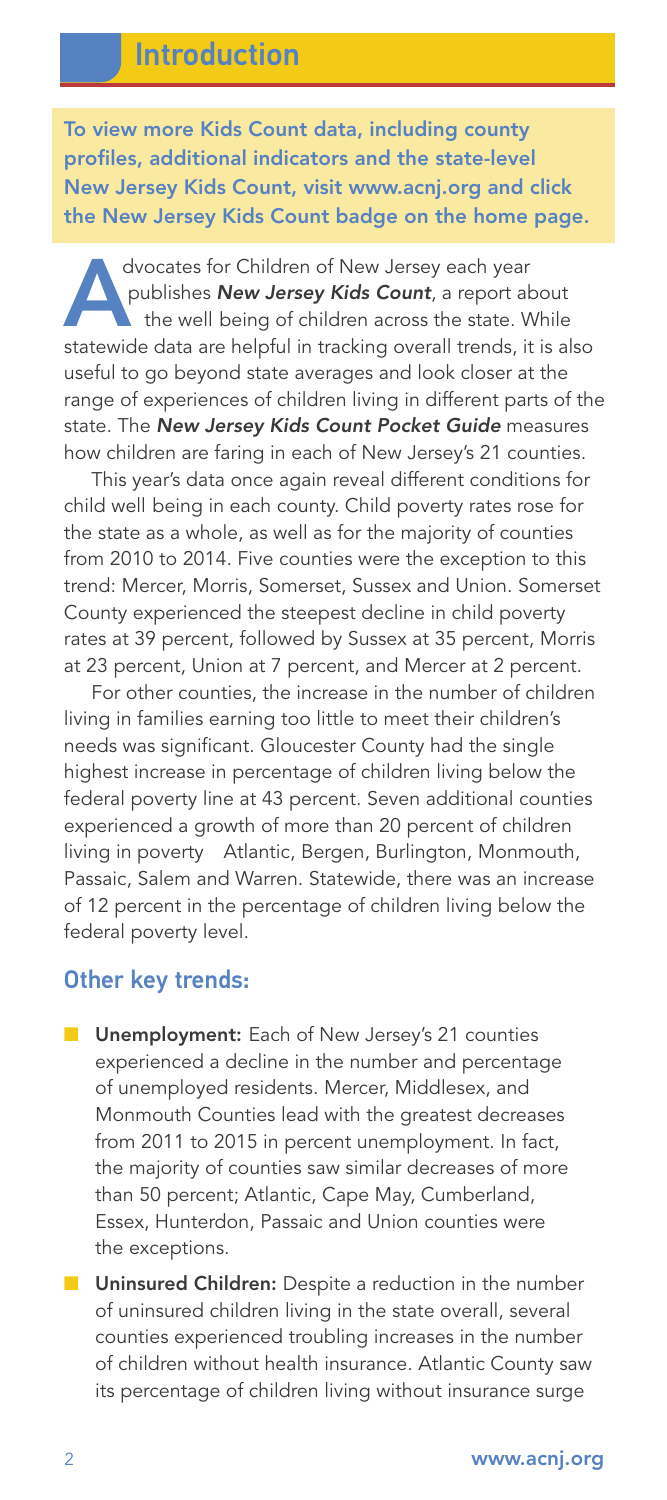upwards in 2014, more than double its 2010 figure. Somerset, Monmouth and Gloucester counties also saw their numbers of uninsured children rise, though not as steeply as Atlantic County. Despite the growing quantity of uninsured children in select counties, children receiving insurance through NJ FamilyCare or Medicaid continued to increase for the state as a whole and for each county. Increases in the number of NJ FamilyCare/Medicaid recipients ranged from a 30 percent increase in Ocean County to a 4 percent increase in Essex County.

- Child Abuse: The number of victims of abuse or neglect increased by 24 percent from 2011 to 2014 in New Jersey. This may be due to a 2013 revision in the standards used by the state in reporting instances of abuse. Previously, investigators were limited to substantiating an instance of abuse a label now given to more serious cases of abuse or neglect. Investigators may now also utilize the "established" category to describe an abuse that did occur but, for examples, did not involve serious harm to the child. The majority of counties saw a growing number of children reported as victims of abuse or neglect from 2010 to 2014, with the exceptions of Bergen, Cape May, Hudson, Morris, Somerset and Union counties.
- Child Care Options: Quality, affordable child care is a necessity for many of New Jersey's working parents, yet 2015 saw a reduction in the number of licensed child care centers in all but three counties (Bergen, Hudson and Salem). Hudson saw a 5 percent increase in the number of centers, while Bergen saw a mere one percent increase, and Salem maintained its number of licensed centers. Many counties also experienced a decrease in the capacity of their licensed child care centers, indicating that the remaining centers serve even fewer children than before.

Each year, Advocates for Children of New Jersey ranks each county on a set of 13 indicators of child well being. This year, PARCC test scores were omitted from the county rankings, due to a high frequency of untested students across several school districts. Chronic absenteeism was substituted as a new, 13<sup>th</sup> indicator. This year seven counties improved in the Kids Count rankings, six worsened, and eight remained unchanged. A breakdown of the change and the overall rankings for each county follows.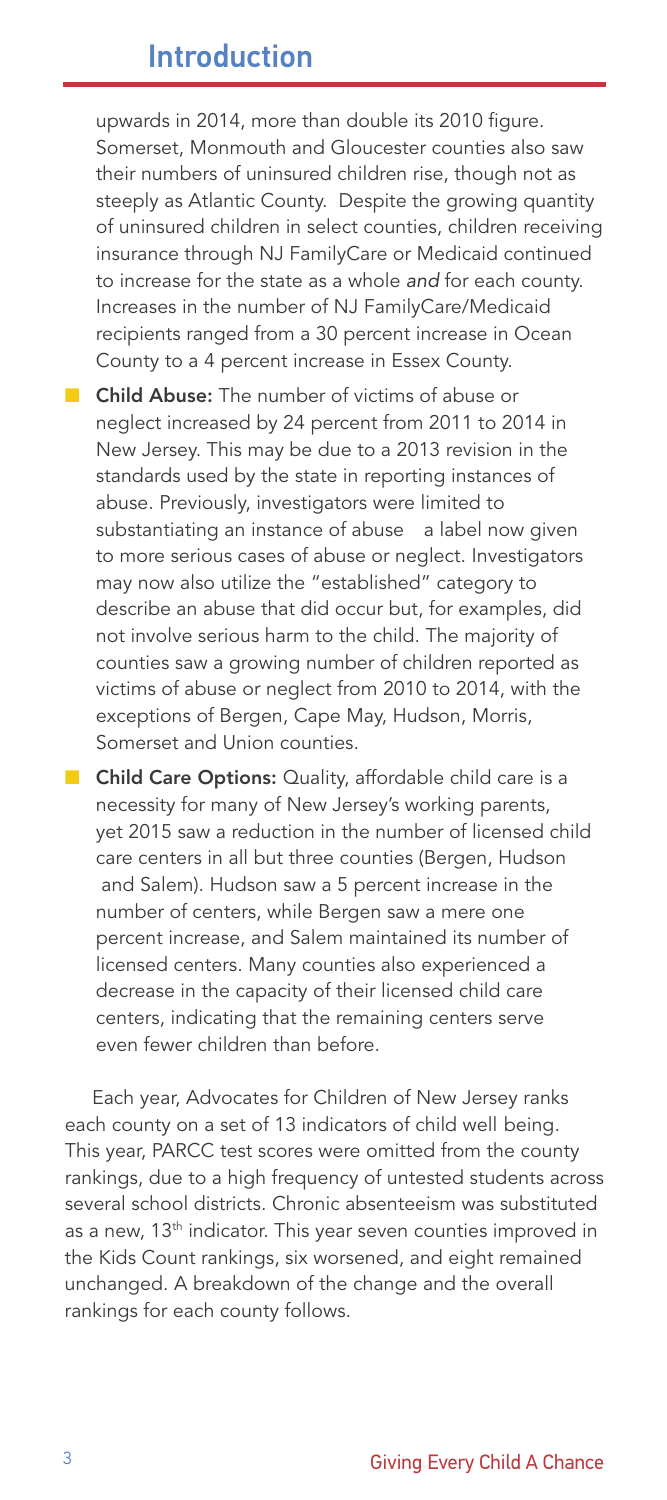# Introduction

- 
- Bergen Cape May Burlington Essex Camden Hudson Middlesex Hunterdon Salem Warren Morris
- 

# **Better Calcularies Corresponding Morse** Cape May **Cape May** Atlantic

Gloucester Mercer Mercer Cumberland Passaic **Community** Ocean **Monmouth** Union Somerset Sussex

#### New Jersey Kids Count Overall County Ranks

|               | 2015           | 2016           |  |
|---------------|----------------|----------------|--|
| Atlantic      | 20             | 20             |  |
| Bergen        | 5              | 4              |  |
| Burlington    | 9              | 8              |  |
| Camden        | 17             | 17             |  |
| Cape May      | 14             | 19             |  |
| Cumberland    | 21             | 21             |  |
| <b>Essex</b>  | 16             | 18             |  |
| Gloucester    | 10             | 9              |  |
| Hudson        | 15             | 13             |  |
| Hunterdon     | $\overline{2}$ | $\overline{2}$ |  |
| Mercer        | 13             | 14             |  |
| Middlesex     | 4              | 5              |  |
| Monmouth      | 7              | 7              |  |
| Morris        | 1              | 1              |  |
| Ocean         | 11             | 12             |  |
| Passaic       | 18             | 15             |  |
| Salem         | 19             | 16             |  |
| Somerset      | 3              | 3              |  |
| <b>Sussex</b> | 6              | 6              |  |
| Union         | 12             | 11             |  |
| Warren        | 8              | 10             |  |

#### New Jersey Kids Count Overall Rank – 2016

| Morris        | 1  |
|---------------|----|
| Hunterdon     | 2  |
| Somerset      | 3  |
| Bergen        | 4  |
| Middlesex     | 5  |
| <b>Sussex</b> | 6  |
| Monmouth      | 7  |
| Burlington    | 8  |
| Gloucester    | 9  |
| Warren        | 10 |
| Union         | 11 |
| Ocean         | 12 |
|               |    |

| Hudson     | 13 |
|------------|----|
| Mercer     | 14 |
| Passaic    | 15 |
| Salem      | 16 |
| Camden     | 17 |
| Essex      | 18 |
| Cape May   | 19 |
| Atlantic   | 20 |
| Cumberland | 21 |
|            |    |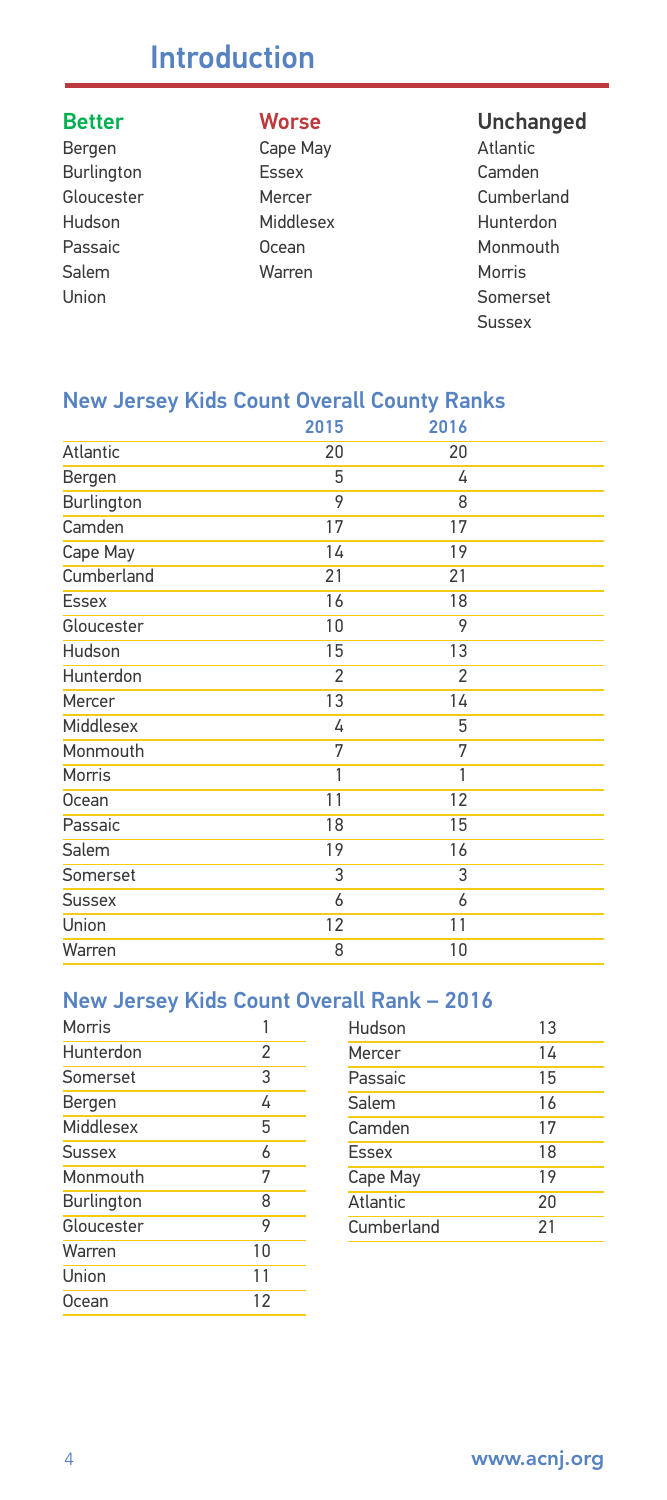# 1 Demographics

### Total Population

|                   | 2010      | 2014      | % Change       |
|-------------------|-----------|-----------|----------------|
| Atlantic          | 274,762   | 275,209   | 0              |
| Bergen            | 906,748   | 933,572   | 3              |
| Burlington        | 449,174   | 449,722   | 0              |
| Camden            | 513,630   | 511,038   | $-1$           |
| Cape May          | 97,278    | 95.344    | $-2$           |
| Cumberland        | 157,200   | 157,389   | 0              |
| <b>Essex</b>      | 784,608   | 795,723   | 1              |
| Gloucester        | 288,602   | 290,951   | 1              |
| Hudson            | 636,294   | 669,115   | 5              |
| Hunterdon         | 127,343   | 126,067   | $-1$           |
| Mercer            | 368,043   | 371,537   | 1              |
| Middlesex         | 811,272   | 836,197   | 3              |
| Monmouth          | 630,649   | 629,279   | 0              |
| Morris            | 492,706   | 499,727   | 1              |
| Ocean             | 577,651   | 586,301   | $\overline{1}$ |
| Passaic           | 502,201   | 508,856   | 1              |
| Salem             | 65,992    | 64,715    | $-2$           |
| Somerset          | 324,171   | 332,568   | $\overline{3}$ |
| <b>Sussex</b>     | 148,770   | 144,909   | -3             |
| Union             | 537,810   | 552,939   | 3              |
| Warren            | 108,676   | 106,917   | $-2$           |
| <b>New Jersey</b> | 8,803,580 | 8,938,175 | $\overline{2}$ |

### Child Population

|                   | 2010      | 2014      | % Change       |
|-------------------|-----------|-----------|----------------|
| Atlantic          | 63,702    | 60,845    | -4             |
| Bergen            | 204,291   | 202,136   | $-1$           |
| Burlington        | 103,903   | 97,552    | -6             |
| Camden            | 124,715   | 119,156   | -4             |
| Cape May          | 18,279    | 17,005    | $-7$           |
| Cumberland        | 37,742    | 37,409    | $-1$           |
| <b>Essex</b>      | 194,564   | 192,202   | $-1$           |
| Gloucester        | 70,018    | 66,762    | -5             |
| Hudson            | 131,500   | 136,106   | 4              |
| Hunterdon         | 29,998    | 26,673    | $-11$          |
| Mercer            | 82,945    | 81,321    | $-2$           |
| Middlesex         | 185,406   | 184,214   | $-1$           |
| Monmouth          | 149,667   | 140,241   | -6             |
| Morris            | 117,267   | 111,252   | -5             |
| Ocean             | 135,223   | 137,822   | $\overline{2}$ |
| Passaic           | 124,701   | 124,026   | $-1$           |
| Salem             | 15,442    | 14,357    | $-7$           |
| Somerset          | 80,679    | 77,143    | -4             |
| <b>Sussex</b>     | 35,406    | 31,249    | $-12$          |
| Union             | 131,331   | 131,992   | 1              |
| Warren            | 25,456    | 22,618    | $-11$          |
| <b>New Jersey</b> | 2,062,235 | 2,012,081 | $-2$           |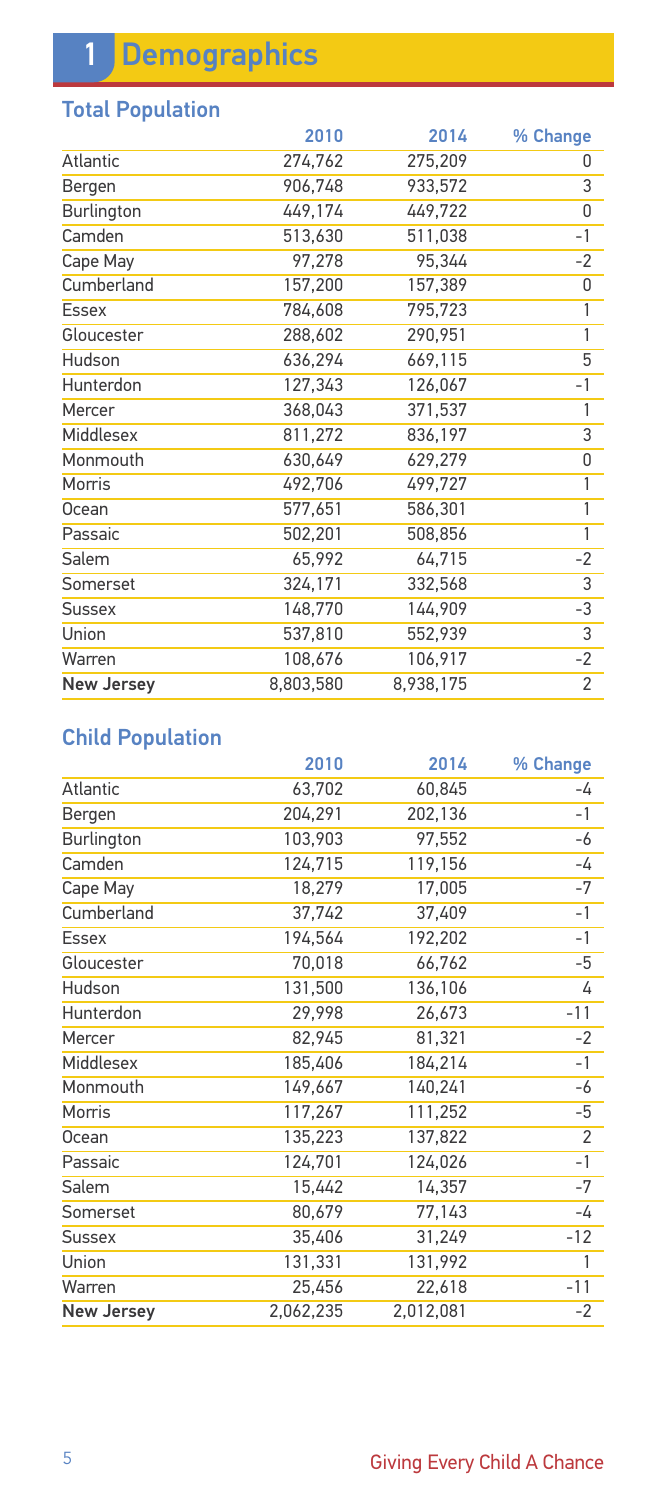|                   |         | 2010          |         | 2014          | % Change |                |
|-------------------|---------|---------------|---------|---------------|----------|----------------|
|                   | #       | $\frac{0}{0}$ | #       | $\frac{0}{0}$ | #        | %              |
| Atlantic          | 12,673  | 20            | 15,250  | 25            | 20       | 25             |
| Bergen            | 14,546  | 7             | 17,559  | 9             | 21       | 24             |
| Burlington        | 7,365   | 7             | 8,816   | 9             | 20       | 29             |
| Camden            | 23,518  | 19            | 22,787  | 19            | -3       | 1              |
| Cape May          | 3,371   | 18            | 3,219   | 19            | -5       | 5              |
| Cumberland        | 9,492   | 25            | 10,972  | 29            | 16       | 17             |
| <b>Essex</b>      | 44,524  | 23            | 44,471  | 23            | 0        | 1              |
| Gloucester        | 4,687   | 7             | 6,697   | 10            | 43       | 43             |
| Hudson            | 30,207  | 23            | 35,963  | 27            | 19       | 16             |
| Hunterdon         | 1,583   | 5             | 1,462   | 5             | -8       | 10             |
| Mercer            | 14,308  | 17            | 13,547  | 17            | -5       | $-2$           |
| Middlesex         | 17,805  | 10            | 19,040  | 10            | 7        | 3              |
| Monmouth          | 12,410  | 8             | 14,773  | 11            | 19       | 32             |
| Morris            | 7,031   | 6             | 5,145   | 5             | $-27$    | $-23$          |
| Ocean             | 27,757  | 21            | 29,442  | 21            | 6        | $\overline{2}$ |
| Passaic           | 29,099  | 23            | 34,723  | 28            | 19       | 22             |
| Salem             | 2,796   | 18            | 3,294   | 23            | 18       | 27             |
| Somerset          | 5,295   | 7             | 3,300   | 4             | $-38$    | $-39$          |
| <b>Sussex</b>     | 3,119   | 9             | 1,821   | 6             | -42      | $-35$          |
| Union             | 21,801  | 17            | 20,949  | 16            | -4       | $-7$           |
| Warren            | 1,959   | 8             | 2,333   | 10            | 19       | 29             |
| <b>New Jersey</b> | 295,346 | 14            | 313,563 | 16            | 7        | 12             |

### Children Living Below the Poverty Line

### Median Income of Families with Children

|                   | 2010      | 2014      | % Change |
|-------------------|-----------|-----------|----------|
| Atlantic          | \$55,913  | \$55,345  | -1       |
| Bergen            | \$108,133 | \$110,304 | 2        |
| Burlington        | \$96,368  | \$102,288 | 6        |
| Camden            | \$64,758  | \$71,911  | 11       |
| Cape May          | \$81,375  | \$64,065  | $-21$    |
| Cumberland        | \$59,203  | \$44,606  | $-25$    |
| <b>Essex</b>      | \$60,237  | \$64,127  | 6        |
| Gloucester        | \$84,575  | \$109,125 | 29       |
| Hudson            | \$50,513  | \$54,083  | 7        |
| Hunterdon         | \$123,825 | \$146,665 | 18       |
| Mercer            | \$88,874  | \$95,795  | 8        |
| Middlesex         | \$92,467  | \$97,494  | 5        |
| Monmouth          | \$110,661 | \$118,564 | 7        |
| Morris            | \$114,754 | \$136,268 | 19       |
| Ocean             | \$73,324  | \$76,405  | 4        |
| Passaic           | \$57,250  | \$56,723  | $-1$     |
| Salem             | \$69,001  | \$75,821  | 10       |
| Somerset          | \$126,776 | \$119,546 | -6       |
| <b>Sussex</b>     | \$96,474  | \$101,854 | 6        |
| Union             | \$73,906  | \$71,140  | -4       |
| Warren            | \$88,652  | \$97,395  | 10       |
| <b>New Jersey</b> | \$83,208  | \$89,020  | 7        |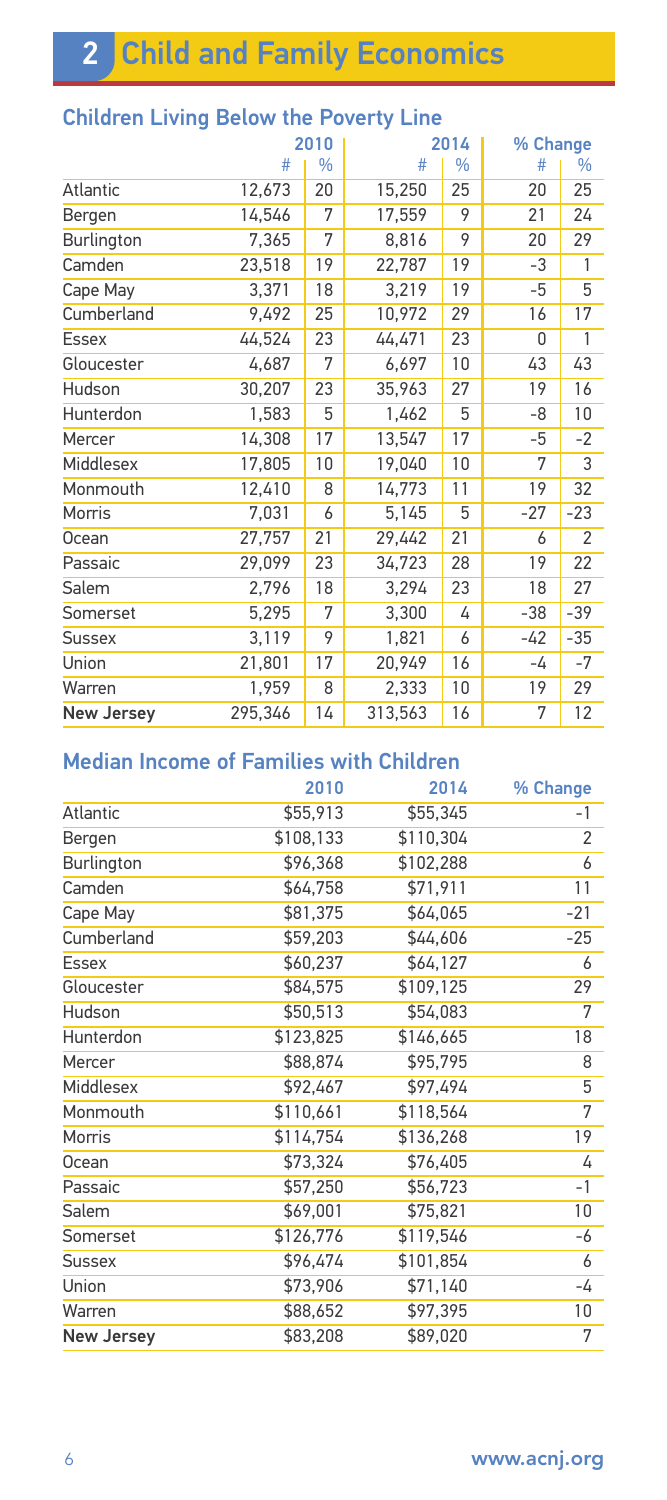### Percentage Unemployed

| 2011 | 2015 | % Change |
|------|------|----------|
| 12.6 | 7.4  | $-41$    |
| 7.1  | 3.4  | $-52$    |
| 8.3  | 3.9  | $-53$    |
| 10.3 | 4.9  | $-52$    |
| 19.0 | 11.9 | $-37$    |
| 12.8 | 7.1  | -45      |
| 10.2 | 5.2  | $-49$    |
| 9.6  | 4.6  | $-52$    |
| 8.5  | 4    | $-53$    |
| 6.3  | 3.2  | $-49$    |
| 7.8  | 3.6  | $-54$    |
| 8.2  | 3.8  | -54      |
| 8.3  | 3.8  | -54      |
| 6.5  | 3.2  | $-51$    |
| 10.2 | 4.8  | $-53$    |
| 10.4 | 5.3  | -49      |
| 11.3 | 5.6  | $-50$    |
| 6.9  | 3.4  | $-51$    |
| 8.6  | 4    | $-53$    |
| 8.9  | 4.5  | -49      |
| 8.3  | 4.1  | $-51$    |
| 8.9  | 4.3  | $-52$    |
|      |      |          |

#### Percentage of Households Spending More than 30% of Income on Rent

|                   | 2010 | 2014 | % Change       |
|-------------------|------|------|----------------|
| Atlantic          | 61   | 60   | $-2$           |
| Bergen            | 49   | 46   | -6             |
| Burlington        | 52   | 51   | $-2$           |
| Camden            | 57   | 51   | $-10$          |
| Cape May          | 53   | 54   | $\overline{2}$ |
| Cumberland        | 60   | 57   | -5             |
| <b>Essex</b>      | 53   | 53   | 0              |
| Gloucester        | 50   | 55   | 9              |
| Hudson            | 46   | 46   | 0              |
| Hunterdon         | 57   | 46   | $-19$          |
| Mercer            | 51   | 52   | $\overline{2}$ |
| Middlesex         | 44   | 45   | $\overline{2}$ |
| Monmouth          | 55   | 51   | $-7$           |
| Morris            | 45   | 40   | $-11$          |
| <b>Ocean</b>      | 63   | 56   | $-10$          |
| Passaic           | 60   | 56   | -7             |
| Salem             | 52   | 62   | 19             |
| Somerset          | 48   | 44   | -8             |
| <b>Sussex</b>     | 59   | 52   | $-12$          |
| Union             | 50   | 54   | 8              |
| Warren            | 52   | 47   | $-9$           |
| <b>New Jersey</b> | 51   | 50   | $-2$           |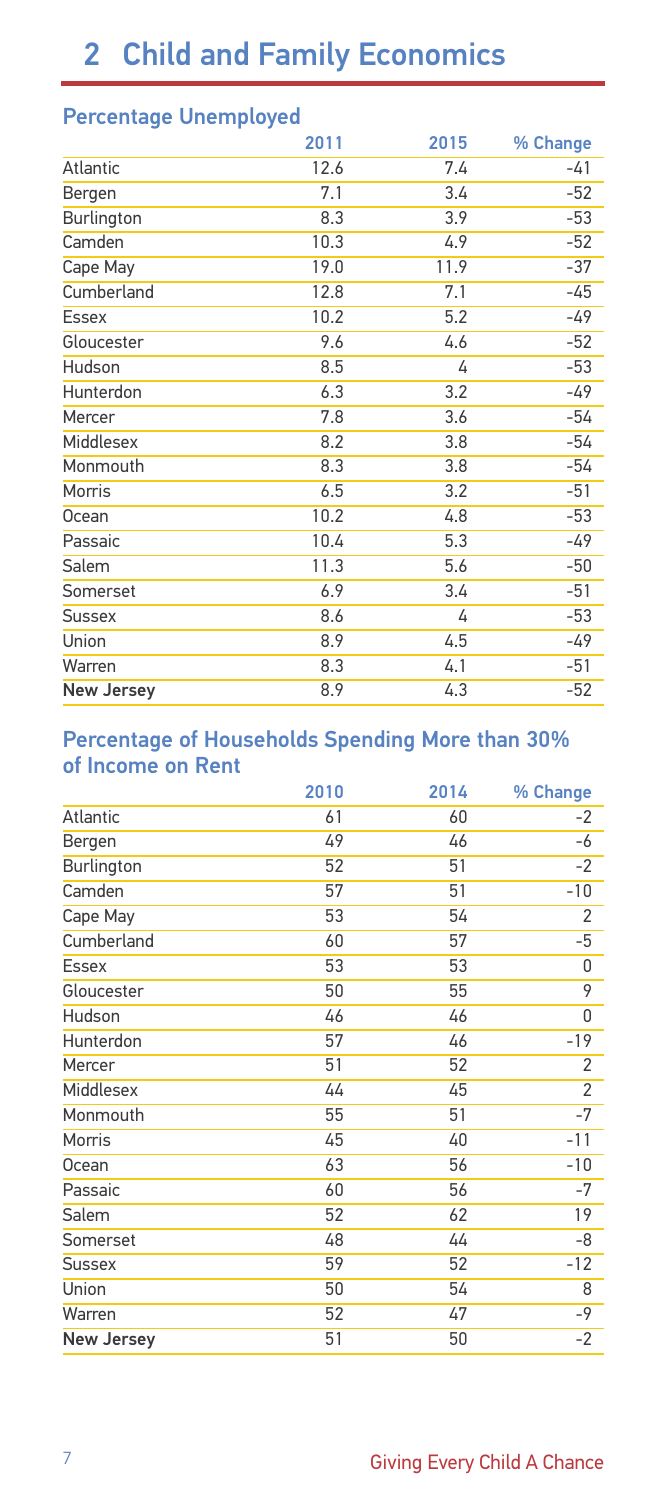|  | <b>Children Receiving Welfare (TANF)</b> |  |  |
|--|------------------------------------------|--|--|
|--|------------------------------------------|--|--|

|                   | 2011   | 2015   | % Change |
|-------------------|--------|--------|----------|
| Atlantic          | 4,128  | 3,454  | $-16$    |
| Bergen            | 2,118  | 1,319  | $-38$    |
| Burlington        | 2,173  | 1,886  | $-13$    |
| Camden            | 8,039  | 5,287  | -34      |
| Cape May          | 834    | 519    | $-38$    |
| Cumberland        | 2,670  | 2,213  | $-17$    |
| <b>Essex</b>      | 14,508 | 9,668  | $-33$    |
| Gloucester        | 2,119  | 1,323  | $-38$    |
| Hudson            | 7,891  | 5,090  | $-35$    |
| Hunterdon         | 200    | 100    | $-50$    |
| Mercer            | 4,283  | 2,907  | $-32$    |
| Middlesex         | 2,900  | 2,124  | $-27$    |
| Monmouth          | 2,066  | 935    | $-55$    |
| Morris            | 572    | 358    | $-37$    |
| Ocean             | 2,634  | 1,826  | $-31$    |
| Passaic           | 7,550  | 5,773  | -24      |
| Salem             | 925    | 533    | -42      |
| Somerset          | 854    | 671    | $-21$    |
| <b>Sussex</b>     | 318    | 222    | $-30$    |
| Union             | 3,526  | 2,348  | $-33$    |
| Warren            | 523    | 343    | -34      |
| <b>New Jersey</b> | 70,831 | 48,899 | $-31$    |

#### Children Receiving NJ SNAP (formerly Food Stamps)

|                   | 2011    | 2015    | % Change |
|-------------------|---------|---------|----------|
| Atlantic          | 16,800  | 20,193  | 20       |
| Bergen            | 13,555  | 15,192  | 12       |
| Burlington        | 11,283  | 12,036  | 7        |
| Camden            | 30,596  | 32,494  | 6        |
| Cape May          | 4,194   | 3,919   | $-7$     |
| Cumberland        | 14,680  | 15,360  | 5        |
| <b>Essex</b>      | 58,414  | 62,064  | 6        |
| Gloucester        | 9,535   | 9,873   | 4        |
| Hudson            | 45,801  | 50,631  | 11       |
| Hunterdon         | 1,171   | 1,231   | 5        |
| Mercer            | 14,373  | 15,547  | 8        |
| Middlesex         | 21,379  | 27,364  | 28       |
| Monmouth          | 13,645  | 17,013  | 25       |
| <b>Morris</b>     | 5,865   | 6,236   | 6        |
| Ocean             | 26,320  | 34,860  | 32       |
| Passaic           | 45,892  | 51,738  | 13       |
| Salem             | 4,135   | 4,255   | 3        |
| Somerset          | 5,268   | 6,366   | 21       |
| Sussex            | 2,173   | 1,778   | $-18$    |
| Union             | 20,051  | 24,516  | 22       |
| Warren            | 3,043   | 3,261   | 7        |
| <b>New Jersey</b> | 368,173 | 415,927 | 13       |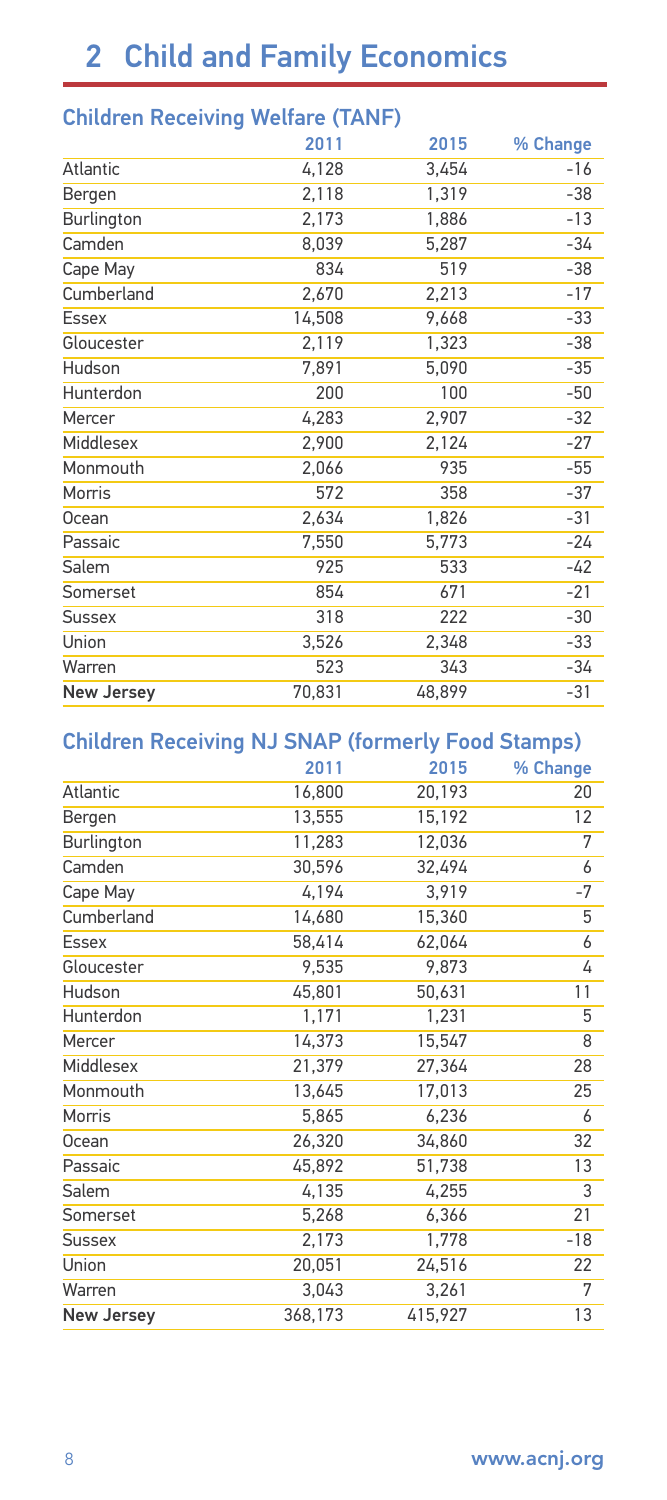| Juliout Di cantabl | 2011-2012 | 2015-2016 | % Change |
|--------------------|-----------|-----------|----------|
| Atlantic           | 8,970     | 11,805    | 32       |
| Bergen             | 5,609     | 5,966     | 6        |
| Burlington         | 3,538     | 4,858     | 37       |
| Camden             | 10,678    | 18,528    | 74       |
| Cape May           | 2,119     | 2,340     | 10       |
| Cumberland         | 9,411     | 10,656    | 13       |
| <b>Essex</b>       | 33,185    | 35,132    | 6        |
| Gloucester         | 3,069     | 5,048     | 64       |
| Hudson             | 11,925    | 32,178    | 170      |
| Hunterdon          | 194       | 215       | 11       |
| Mercer             | 4,726     | 7,590     | 61       |
| Middlesex          | 11,914    | 19,112    | 60       |
| Monmouth           | 5,491     | 7,631     | 39       |
| <b>Morris</b>      | 1,505     | 1,960     | 30       |
| <b>Ocean</b>       | 4,903     | 8,723     | 78       |
| Passaic            | 11,462    | 29,443    | 157      |
| Salem              | 1,248     | 2,020     | 62       |
| Somerset           | 1,321     | 3,933     | 198      |
| <b>Sussex</b>      | 382       | 561       | 47       |
| Union              | 15,122    | 19,620    | 30       |
| Warren             | 1,074     | 1,356     | 26       |
| <b>New Jersey</b>  | 147,846   | 228,675   | 55       |
|                    |           |           |          |

#### Number of Children Receiving Free- or Reduced-Price School Breakfast

#### Percentage of Eligible Children Receiving Free- or Reduced-Price School Breakfast

|                   | 2011-2012 | 2015-2016* | % Change |
|-------------------|-----------|------------|----------|
| Atlantic          | 38        | 49         | 28       |
| Bergen            | 22        | 21         | $-7$     |
| Burlington        | 21        | 27         | 30       |
| Camden            | 29        | 47         | 66       |
| Cape May          | 49        | 48         | $-2$     |
| Cumberland*       | 51        | 54         | 6        |
| <b>Essex</b>      | 53        | 51         | -4       |
| Gloucester        | 25        | 37         | 48       |
| Hudson            | 21        | 51         | 146      |
| Hunterdon         | 13        | 12         | $-9$     |
| Mercer            | 23        | 34         | 45       |
| Middlesex         | 31        | 43         | 37       |
| Monmouth          | 27        | 31         | 16       |
| Morris            | 17        | 18         | 8        |
| Ocean             | 24        | 36         | 53       |
| Passaic           | 25        | 67         | 166      |
| Salem             | 26        | 43         | 62       |
| Somerset          | 14        | 37         | 156      |
| <b>Sussex</b>     | 11        | 15         | 39       |
| Union             | 37        | 45         | 20       |
| Warren            | 27        | 31         | 16       |
| <b>New Jersey</b> | 31        | 44         | 42       |

*\*Please note that the 2015-16 percentage data are preliminary and based upon the most recent data, which include school meal eligibility data as of 2014-15 school year and receiving data as of October 2015. Due to inconsistencies in Cumberland county 2014-15 eligibility data, 2013-14 eligibility data used to calculate percentage data.*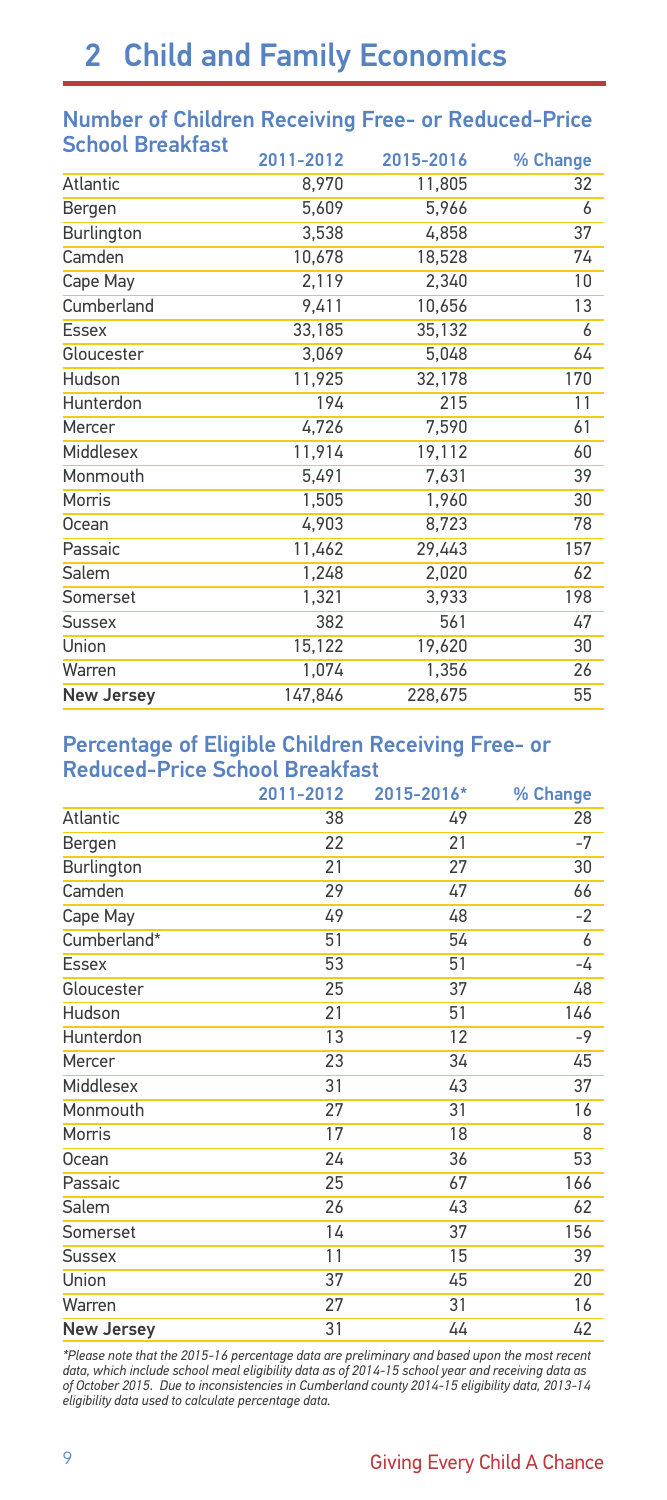#### Number of Children Receiving Free- or Reduced-Price School Lunch

|                   | 2011-2012 | 2015-2016 | % Change       |
|-------------------|-----------|-----------|----------------|
| Atlantic          | 19,455    | 20,071    | 3              |
| Bergen            | 19,749    | 20,155    | $\overline{2}$ |
| Burlington        | 14,098    | 14,371    | $\overline{2}$ |
| Camden            | 29,485    | 32,131    | 9              |
| Cape May          | 3,738     | 3,579     | -4             |
| Cumberland        | 15,820    | 16,263    | 3              |
| <b>Essex</b>      | 51,550    | 52,039    | 1              |
| Gloucester        | 9,892     | 10,076    | $\overline{2}$ |
| Hudson            | 40,661    | 41,691    | $\overline{3}$ |
| Hunterdon         | 1,187     | 1,266     | 7              |
| Mercer            | 15,368    | 17,841    | 16             |
| Middlesex         | 30,475    | 34,838    | 14             |
| Monmouth          | 16,597    | 18,782    | 13             |
| Morris            | 6,749     | 7,059     | 5              |
| Ocean             | 16,152    | 17,142    | 6              |
| Passaic           | 38,932    | 43,503    | 12             |
| Salem             | 3,881     | 4,049     | 4              |
| Somerset          | 7,527     | 8,197     | 9              |
| Sussex            | 2,604     | 2,350     | $-10$          |
| Union             | 33,379    | 34,156    | 2              |
| Warren            | 3,189     | 3,385     | 6              |
| <b>New Jersey</b> | 380,488   | 402,944   | 6              |

#### Percentage of Eligible Children Receiving Free- or Reduced-Price School Lunch

|                   | 2011-2012 | 2015-2016* | % Change |
|-------------------|-----------|------------|----------|
| Atlantic          | 83        | 83         | 1        |
| Bergen            | 78        | 70         | $-11$    |
| Burlington        | 83        | 80         | -4       |
| Camden            | 79        | 82         | 4        |
| Cape May          | 86        | 73         | $-15$    |
| Cumberland*       | 86        | 83         | -4       |
| Essex             | 82        | 75         | -8       |
| Gloucester        | 81        | 75         | -8       |
| Hudson            | 70        | 66         | -6       |
| Hunterdon         | 79        | 69         | $-13$    |
| Mercer            | 76        | 79         | 5        |
| Middlesex         | 80        | 78         | $-2$     |
| Monmouth          | 81        | 77         | $-5$     |
| Morris            | 75        | 65         | $-13$    |
| Ocean             | 78        | 71         | $-9$     |
| Passaic           | 85        | 99         | 16       |
| Salem             | 82        | 85         | 4        |
| Somerset          | 82        | 76         | -6       |
| Sussex            | 75        | 64         | $-14$    |
| Union             | 82        | 78         | -5       |
| Warren            | 79        | 77         | $-2$     |
| <b>New Jersey</b> | 80        | 77         | $-3$     |

*\*Please note that the 2015-16 percentage data are preliminary and based upon the most recent* data, which include school meal eligibility data as of 2014-15 school year and receiving data as of<br>October 2015. Due to inconsistencies in Cumberland county 2014-15 eligibility data, 2013-14 eli-<br>gibility data used to cal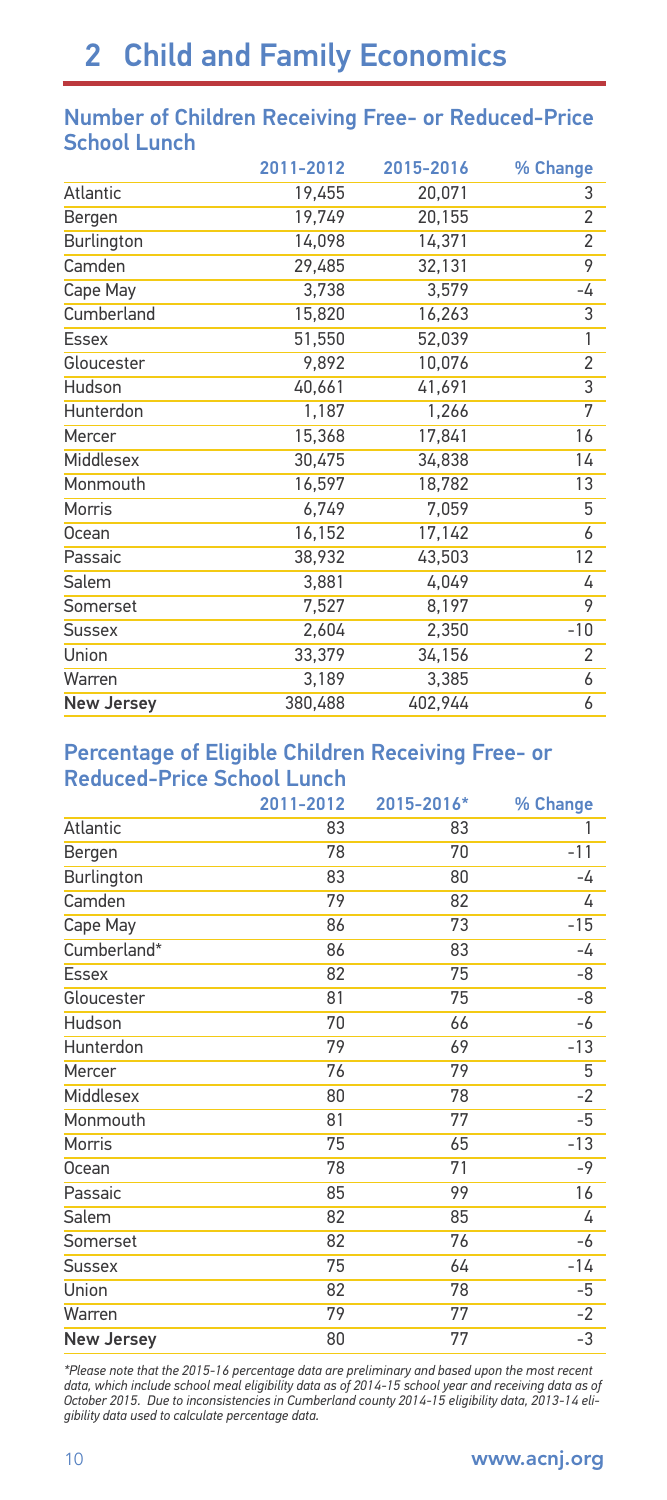#### NJ Earned Income Tax Credits Issued, Recipients with at Least 1 Dependent Under Age 19

|                   |         | 2013            |         | 2014            |                | % Change        |
|-------------------|---------|-----------------|---------|-----------------|----------------|-----------------|
|                   | # Cr.   | Ave.<br>Cr. Amt | # Cr.   | Ave.<br>Cr. Amt | # Cr.          | Ave.<br>Cr. Amt |
| Atlantic          | 17,225  | \$586           | 17,217  | \$603           | 0              | 3               |
|                   |         |                 |         |                 |                |                 |
| Bergen            | 20,718  | \$550           | 20,948  | \$565           | 1              | 3               |
| Burlington        | 12,951  | \$523           | 13,164  | \$538           | $\overline{2}$ | 3               |
| Camden            | 25,062  | \$569           | 25,424  | \$590           | 1              | 4               |
| Cape May          | 3,801   | \$562           | 3,835   | \$576           | 1              | 2               |
| Cumberland        | 9,705   | \$567           | 9,910   | \$586           | $\overline{2}$ | 3               |
| <b>Essex</b>      | 43,862  | \$582           | 44,192  | \$603           | 1              | 4               |
| Gloucester        | 9,027   | \$537           | 9,228   | \$553           | $\overline{2}$ | 3               |
| Hudson            | 35,728  | \$605           | 35,887  | \$625           | 0              | 3               |
| Hunterdon         | 1,597   | \$509           | 1,561   | \$520           | $-2$           | 2               |
| Mercer            | 14,319  | \$557           | 14,456  | \$573           | 1              | 3               |
| Middlesex         | 26,955  | \$562           | 27,384  | \$580           | 2              | 3               |
| Monmouth          | 14,061  | \$549           | 14,182  | \$571           | 1              | 4               |
| Morris            | 7,529   | \$534           | 7,719   | \$546           | 3              | 2               |
| Ocean             | 18,883  | \$615           | 19,387  | \$628           | 3              | 2               |
| Passaic           | 31,036  | \$598           | 31,345  | \$616           | 1              | $\overline{3}$  |
| Salem             | 2,736   | \$559           | 2,788   | \$569           | $\overline{2}$ | $\overline{2}$  |
| Somerset          | 6,054   | \$538           | 6,147   | \$550           | $\overline{2}$ | 2               |
| <b>Sussex</b>     | 3,057   | \$517           | 3,104   | \$529           | $\overline{2}$ | 2               |
| Union             | 23,962  | \$560           | 24,372  | \$582           | $\overline{c}$ | 4               |
| Warren            | 3,115   | \$535           | 3,111   | \$555           | 0              | 4               |
| <b>New Jersey</b> | 333,726 | \$572           | 337,388 | \$590           | 1              | $\overline{3}$  |

### Federal Earned Income Tax Credit (EITC)

|                   |               | 2010               |         | 2014                      |                | % Change                    |
|-------------------|---------------|--------------------|---------|---------------------------|----------------|-----------------------------|
|                   | <b>Claims</b> | Avg.<br>Claim Amt. |         | Avg.<br>Claims Claim Amt. |                | Avg.<br>Claims   Claim Amt. |
|                   |               |                    |         |                           |                |                             |
| Atlantic          | 25,406        | \$2,239            | 26,907  | \$2,454                   | 6              | 10                          |
| Bergen            | 38,900        | \$1,886            | 43,505  | \$2,030                   | 12             | 8                           |
| Burlington        | 21,352        | \$1,907            | 23,918  | \$2,073                   | 12             | 9                           |
| Camden            | 40,927        | \$2,169            | 42,941  | \$2,387                   | 5              | 10                          |
| Cape May          | 6,483         | \$1,975            | 6,960   | \$2,118                   | 7              | 7                           |
| Cumberland        | 14,876        | \$2,278            | 15,173  | \$2,504                   | $\overline{2}$ | 10                          |
| <b>Essex</b>      | 75,674        | \$2,345            | 79,799  | \$2,585                   | 5              | 10                          |
| Gloucester        | 13,565        | \$1,961            | 15,199  | \$2,156                   | 12             | 10                          |
| Hudson            | 62,720        | \$2,229            | 65,860  | \$2,436                   | 5              | 9                           |
| Hunterdon         | 2,851         | \$1,508            | 3,171   | \$1,671                   | 11             | 11                          |
| Mercer            | 21,862        | \$2,076            | 23,939  | \$2,295                   | 10             | 11                          |
| Middlesex         | 43,357        | \$2,067            | 48,595  | \$2,223                   | 12             | 8                           |
| Monmouth          | 25,159        | \$1,840            | 27,886  | \$2,010                   | 11             | 9                           |
| Morris            | 13,757        | \$1,702            | 15,102  | \$1,868                   | 10             | 10                          |
| Ocean             | 28,143        | \$2,184            | 31,810  | \$2,350                   | 13             | 8                           |
| Passaic           | 48,537        | \$2,327            | 52,707  | \$2,528                   | 9              | 9                           |
| Salem             | 4,641         | \$2,023            | 4,861   | \$2,339                   | 5              | 16                          |
| Somerset          | 8,964         | \$1,817            | 10,392  | \$1,980                   | 16             | 9                           |
| <b>Sussex</b>     | 5,137         | \$1,722            | 5,791   | \$1,877                   | 13             | 9                           |
| Union             | 40,629        | \$2,161            | 44,764  | \$2,359                   | 10             | 9                           |
| Warren            | 5,064         | \$1,891            | 5,443   | \$2,074                   | 7              | 10                          |
| <b>New Jersey</b> | 548,004       | \$2,127            | 594,723 | \$2,318                   | 9              | 9                           |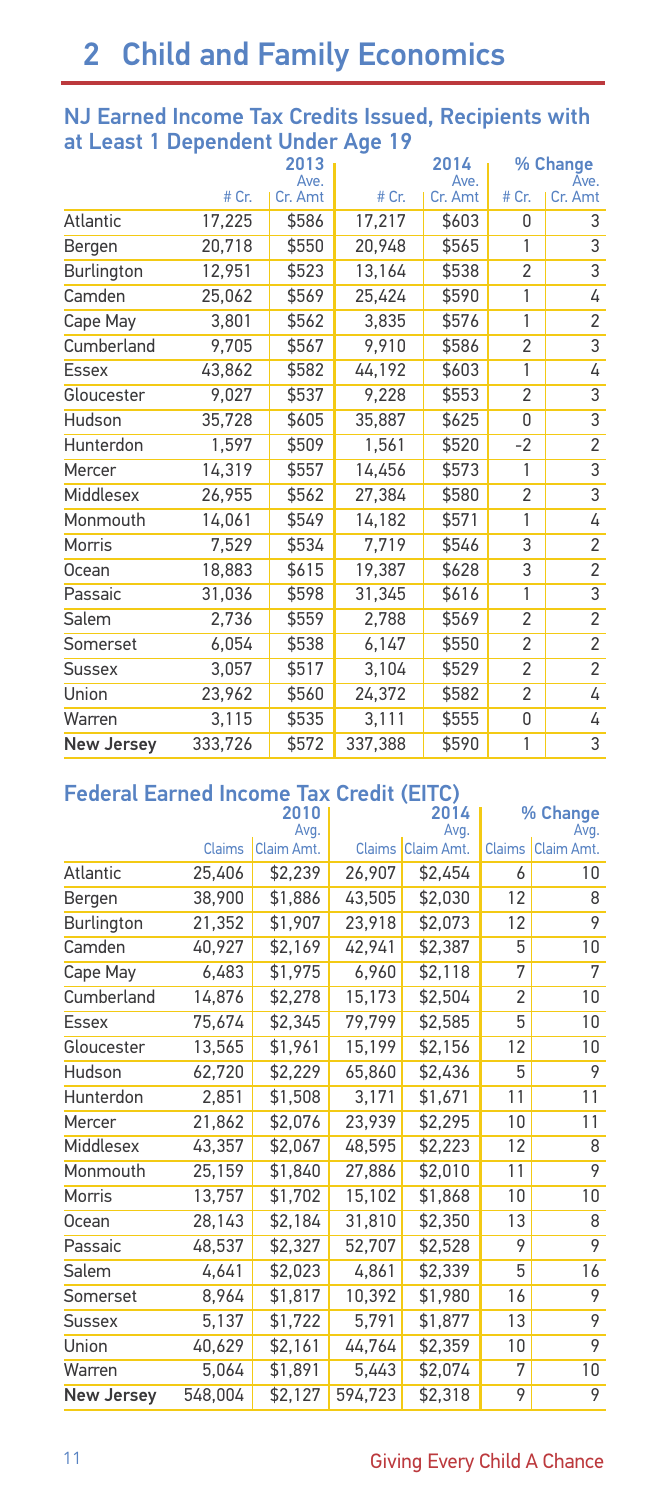| 2008 | 2012           | % Change |
|------|----------------|----------|
| 26   | 30             | 15       |
| 36   | 35             | $-3$     |
| 33   | 25             | $-24$    |
| 61   | 57             | $-7$     |
| 6    | 5              | $-17$    |
| 22   | 10             | $-55$    |
| 100  | 50             | $-50$    |
| 10   | 14             | 40       |
| 52   | 36             | $-31$    |
| 4    | $\mathfrak{p}$ | $-50$    |
| 36   | 28             | $-22$    |
| 41   | 24             | $-41$    |
| 25   | 18             | $-28$    |
| 25   | 13             | -48      |
| 22   | 27             | 23       |
| 33   | 24             | $-27$    |
| 3    | 0              | $-100$   |
| 9    | 15             | 67       |
| 6    | 3              | $-50$    |
| 34   | 33             | -3       |
| 7    | 5              | $-29$    |
| 591  | 454            | $-23$    |
|      |                |          |

### Number of Infant Deaths

### Infant Mortality Rate (deaths per 1,000 live births)

|                   | 2008 | 2012 | % Change |
|-------------------|------|------|----------|
| Atlantic          | 7.1  | 9.1  | 29       |
| Bergen            | 3.7  | 3.8  | 3        |
| Burlington        | 6.5  | 5.5  | $-14$    |
| Camden            | 8.6  | 9.0  | 4        |
| Cape May          | 6.6  | 5.4  | $-18$    |
| Cumberland        | 8.7  | 4.8  | -45      |
| <b>Essex</b>      | 8.5  | 4.8  | $-43$    |
| Gloucester        | 3.1  | 4.6  | 49       |
| Hudson            | 5.4  | 3.5  | $-35$    |
| Hunterdon         | 3.4  | 2.2  | $-34$    |
| Mercer            | 7.8  | 6.6  | $-15$    |
| Middlesex         | 3.9  | 2.4  | $-37$    |
| Monmouth          | 3.6  | 2.9  | $-19$    |
| Morris            | 4.7  | 2.8  | $-40$    |
| Ocean             | 2.8  | 3.4  | 22       |
| Passaic           | 4.4  | 3.5  | $-21$    |
| Salem             | 3.8  | 0.0  | $-100$   |
| Somerset          | 2.3  | 4.3  | 86       |
| Sussex            | 3.9  | 2.5  | $-37$    |
| Union             | 4.6  | 4.9  | 7        |
| Warren            | 6.3  | 5.1  | $-19$    |
| <b>New Jersey</b> | 5.3  | 4.4  | -17      |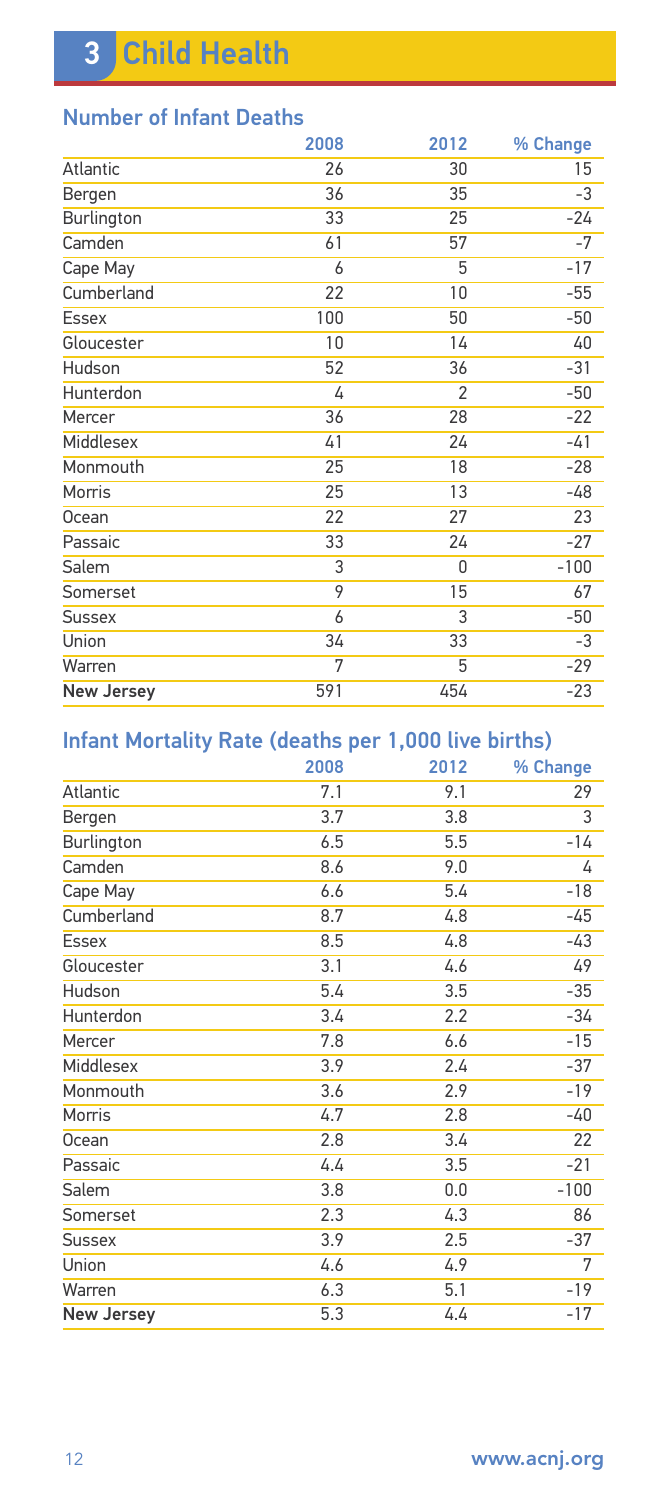# 3 Child Health

| Percentage of Bables Born with Low-Birth Weight |      |      |                |  |  |
|-------------------------------------------------|------|------|----------------|--|--|
|                                                 | 2008 | 2012 | % Change       |  |  |
| Atlantic                                        | 8.9  | 8.1  | $-9$           |  |  |
| Bergen                                          | 7.1  | 7.9  | 12             |  |  |
| Burlington                                      | 8.1  | 8.3  | $\overline{3}$ |  |  |
| Camden                                          | 9.6  | 9.4  | $-1$           |  |  |
| Cape May                                        | 6.8  | 6.1  | $-11$          |  |  |
| Cumberland                                      | 9.1  | 9.4  | 4              |  |  |
| Essex                                           | 10.0 | 9.3  | $-7$           |  |  |
| Gloucester                                      | 7.8  | 8.6  | 10             |  |  |
| Hudson                                          | 7.5  | 8.9  | 18             |  |  |
| Hunterdon                                       | 7.1  | 6.0  | $-16$          |  |  |
| Mercer                                          | 9.2  | 9.0  | -3             |  |  |
| Middlesex                                       | 7.7  | 8.2  | 6              |  |  |
| Monmouth                                        | 7.2  | 8.0  | 11             |  |  |
| Morris                                          | 7.7  | 7.0  | $-9$           |  |  |
| Ocean                                           | 6.0  | 6.2  | 4              |  |  |
| Passaic                                         | 8.5  | 7.7  | $-9$           |  |  |
| Salem                                           | 8.1  | 7.5  | -8             |  |  |
| Somerset                                        | 8.8  | 8.3  | -6             |  |  |
| <b>Sussex</b>                                   | 6.4  | 5.6  | $-12$          |  |  |
| Union                                           | 8.4  | 7.8  | $-7$           |  |  |
| Warren                                          | 6.8  | 7.5  | 11             |  |  |
| <b>New Jersey</b>                               | 8.1  | 8.1  | 1              |  |  |
|                                                 |      |      |                |  |  |

### Percentage of Babies Born with Low-Birth Weight

#### Percentage of Women Receiving Early Prenatal Care

|                   |      | _____ |                |
|-------------------|------|-------|----------------|
|                   | 2008 | 2012  | % Change       |
| Atlantic          | 65.4 | 77.5  | 19             |
| Bergen            | 77.6 | 81.6  | 5              |
| Burlington        | 78.4 | 82.7  | 5              |
| Camden            | 72.2 | 77.2  | 7              |
| Cape May          | 79.6 | 73.4  | -8             |
| Cumberland        | 63.6 | 69.6  | 9              |
| <b>Essex</b>      | 67.4 | 67.7  | 0              |
| Gloucester        | 79.3 | 78.0  | $-2$           |
| Hudson            | 66.4 | 66.2  | 0              |
| Hunterdon         | 86.7 | 86.6  | 0              |
| Mercer            | 76.1 | 74.9  | $-2$           |
| Middlesex         | 83.3 | 84.3  | 1              |
| Monmouth          | 81.9 | 82.8  | 1              |
| Morris            | 86.8 | 91.0  | 5              |
| <b>Ocean</b>      | 78.3 | 80.3  | $\overline{3}$ |
| Passaic           | 69.5 | 77.9  | 12             |
| Salem             | 67.7 | 76.7  | 13             |
| Somerset          | 88.4 | 90.1  | 2              |
| <b>Sussex</b>     | 86.3 | 88.1  | 2              |
| Union             | 73.4 | 79.7  | 9              |
| Warren            | 80.9 | 64.7  | $-20$          |
| <b>New Jersey</b> | 75.6 | 78.1  | 3              |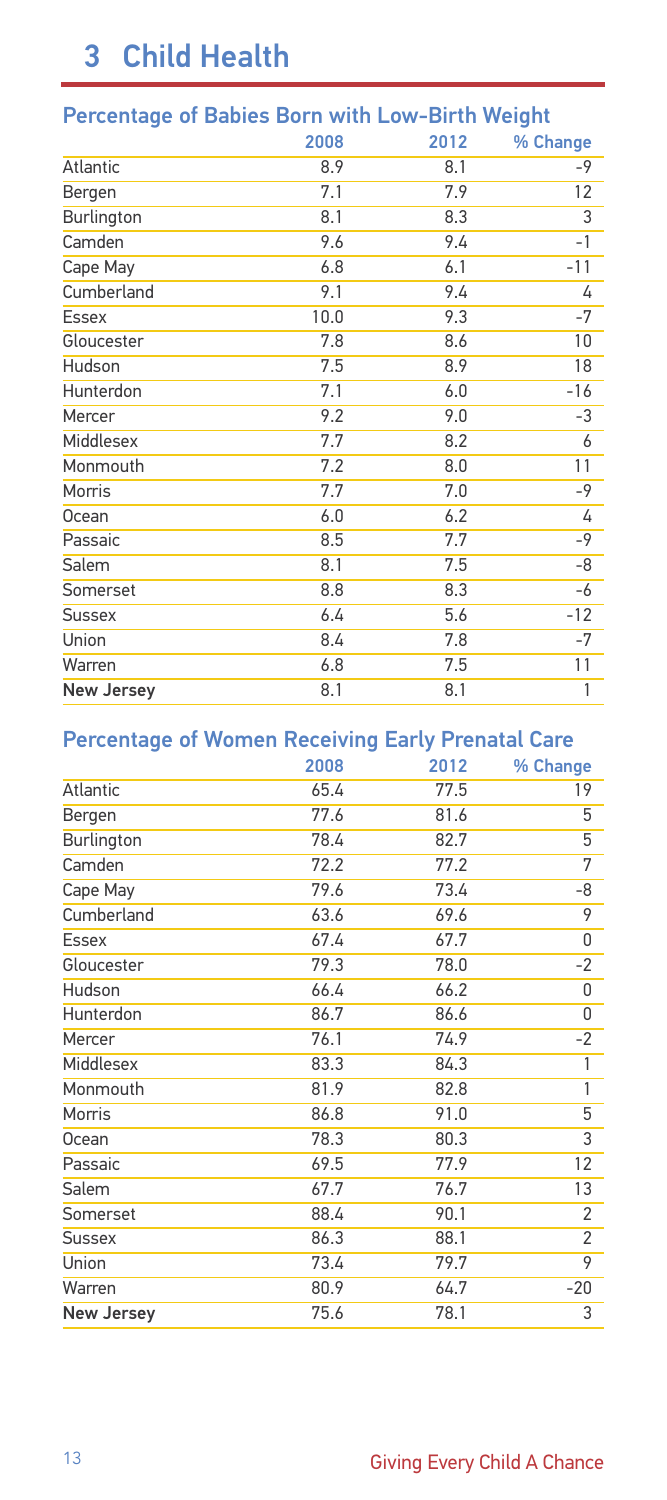# 3 Child Health

|                   | Children Receiving NJ FamilyCare/Medicald |         |          |  |  |  |
|-------------------|-------------------------------------------|---------|----------|--|--|--|
|                   | 2011                                      | 2015    | % Change |  |  |  |
| Atlantic          | 26,445                                    | 33,385  | 26       |  |  |  |
| Bergen            | 38,952                                    | 46,397  | 19       |  |  |  |
| Burlington        | 23,507                                    | 28,200  | 20       |  |  |  |
| Camden            | 50,935                                    | 56,533  | 11       |  |  |  |
| Cape May          | 7,702                                     | 8,068   | 5        |  |  |  |
| Cumberland        | 21,489                                    | 24,322  | 13       |  |  |  |
| <b>Essex</b>      | 96,781                                    | 101,096 | 4        |  |  |  |
| Gloucester        | 18,237                                    | 20,594  | 13       |  |  |  |
| Hudson            | 76,503                                    | 83,026  | 9        |  |  |  |
| Hunterdon         | 2,837                                     | 3,509   | 24       |  |  |  |
| Mercer            | 28,213                                    | 33,396  | 18       |  |  |  |
| Middlesex         | 53,834                                    | 61,798  | 15       |  |  |  |
| Monmouth          | 32,095                                    | 37,306  | 16       |  |  |  |
| Morris            | 15,796                                    | 17,485  | 11       |  |  |  |
| Ocean             | 51,547                                    | 67,215  | 30       |  |  |  |
| Passaic           | 66,347                                    | 73,757  | 11       |  |  |  |
| Salem             | 6,166                                     | 6,616   | 7        |  |  |  |
| Somerset          | 12,167                                    | 15,179  | 25       |  |  |  |
| <b>Sussex</b>     | 5,641                                     | 5,979   | 6        |  |  |  |
| <b>Union</b>      | 49,358                                    | 58,176  | 18       |  |  |  |
| Warren            | 5,503                                     | 6,818   | 24       |  |  |  |
| <b>New Jersey</b> | 690,055                                   | 788,855 | 14       |  |  |  |
|                   |                                           |         |          |  |  |  |

### Children Receiving NJ FamilyCare/Medicaid

#### Children Under 18 Without Health Insurance

|                   |         | 2010<br>2014 |        |               | % Change |       |
|-------------------|---------|--------------|--------|---------------|----------|-------|
|                   | #       | %            | #      | $\frac{0}{0}$ | #        | %     |
| Atlantic          | 2,550   | 4.0          | 5,474  | 9.0           | 115      | 126   |
| Bergen            | 14,841  | 7.3          | 12,141 | 6.0           | $-18$    | $-17$ |
| Burlington        | 3,958   | 3.8          | 2,904  | 3.0           | $-27$    | $-21$ |
| Camden            | 6,612   | 5.3          | 4,196  | 3.5           | $-37$    | $-34$ |
| Cape May          | 1,771   | 9.8          | 585    | 3.4           | -67      | $-65$ |
| Cumberland        | 3,561   | 9.6          | 1,875  | 5.0           | -47      | -48   |
| <b>Essex</b>      | 14,783  | 7.7          | 10,131 | 5.3           | $-31$    | $-31$ |
| Gloucester        | 2,071   | 2.9          | 2,092  | 3.1           | 1        | 6     |
| Hudson            | 11,953  | 9.1          | 8,687  | 6.4           | $-27$    | $-30$ |
| Hunterdon         | 1,033   | 3.4          | 391    | 1.5           | $-62$    | $-56$ |
| Mercer            | 5,449   | 6.6          | 3,468  | 4.3           | $-36$    | $-35$ |
| Middlesex         | 12,533  | 6.8          | 7,498  | 4.1           | $-40$    | -40   |
| Monmouth          | 5,530   | 3.7          | 5,735  | 4.1           | 4        | 11    |
| Morris            | 4,881   | 4.2          | 3,481  | 3.7           | $-29$    | $-12$ |
| Ocean             | 5,822   | 4.3          | 6,491  | 4.7           | 11       | 10    |
| Passaic           | 8,665   | 7.0          | 5,974  | 4.8           | $-31$    | $-31$ |
| Salem             | 531     | 3.4          | 346    | 2.4           | $-35$    | $-29$ |
| Somerset          | 2,215   | 2.8          | 2,297  | 3.0           | 4        | 8     |
| <b>Sussex</b>     | 1,929   | 5.4          | 601    | 1.9           | -69      | -64   |
| Union             | 11,337  | 8.6          | 7,018  | 5.3           | $-38$    | $-38$ |
| Warren            | 1,431   | 5.6          | 457    | 2.0           | $-68$    | -64   |
| <b>New Jersey</b> | 123,456 | 6.0          | 91,842 | 4.6           | $-26$    | $-24$ |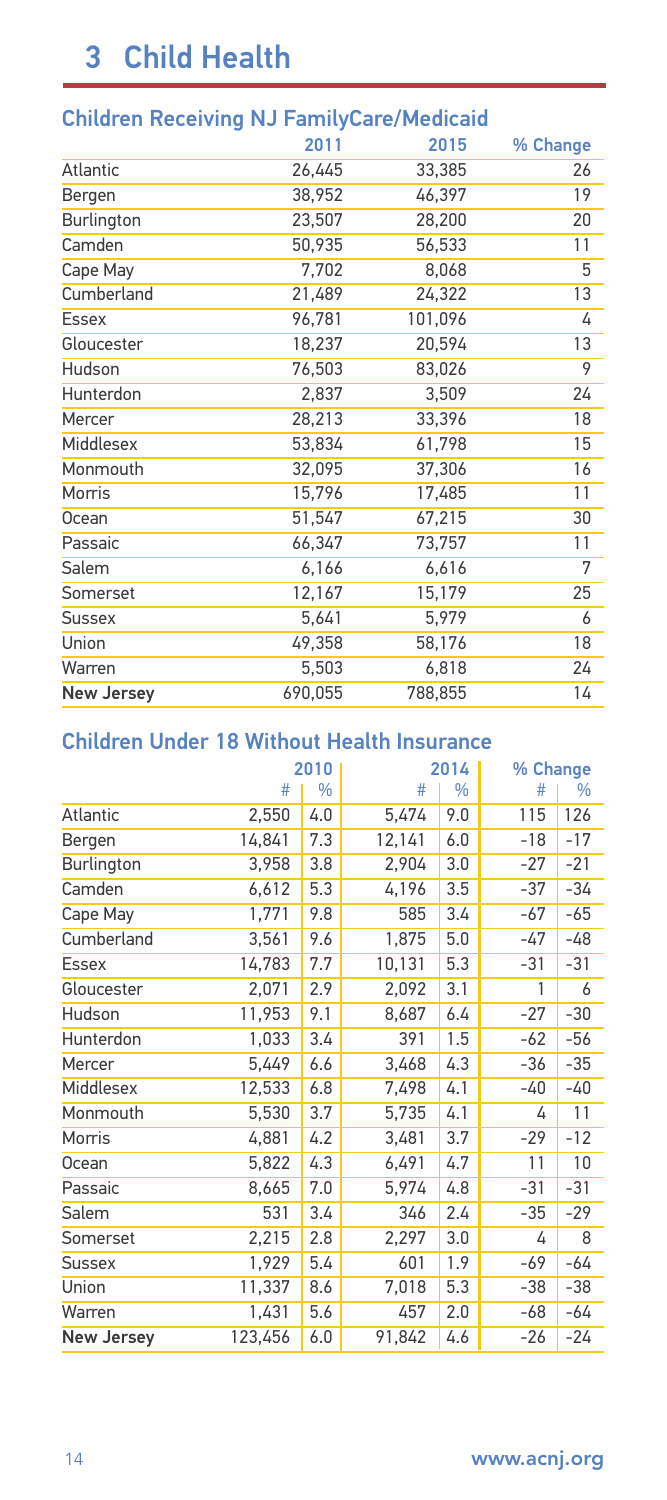# 4 Child Protection

#### Child Abuse/Neglect Investigations, Number of Children

| <b>INGITION OF CHILDREN</b> | 2010   | 2014   | % Change       |
|-----------------------------|--------|--------|----------------|
| <b>Atlantic</b>             | 4,197  | 3,922  | -7             |
| Bergen                      | 5,297  | 4,565  | $-14$          |
| Burlington                  | 4,949  | 4,769  | -4             |
| Camden                      | 9,184  | 8,288  | $-10$          |
| Cape May                    | 1,553  | 1,391  | $-10$          |
| Cumberland                  | 3,664  | 3,535  | -4             |
| <b>Essex</b>                | 9,699  | 9,627  | $-1$           |
| Gloucester                  | 3,974  | 4,026  | 1              |
| <b>Hudson</b>               | 6,694  | 6,595  | $-1$           |
| Hunterdon                   | 845    | 787    | $-7$           |
| Mercer                      | 4,054  | 4,133  | $\overline{2}$ |
| Middlesex                   | 6,440  | 6,130  | $-5$           |
| Monmouth                    | 5,250  | 5,700  | 9              |
| Morris                      | 3,612  | 3,001  | $-17$          |
| <b>Ocean</b>                | 6,736  | 6,165  | -8             |
| Passaic                     | 6,030  | 6,267  | 4              |
| Salem                       | 1,315  | 1,255  | -5             |
| Somerset                    | 2,434  | 2,435  | 0              |
| <b>Sussex</b>               | 1,679  | 1,490  | $-11$          |
| Union                       | 4,477  | 4,467  | 0              |
| Warren                      | 1,541  | 1,503  | $-2$           |
| <b>New Jersey</b>           | 93,699 | 90,135 | -4             |
|                             |        |        |                |

*\*Please note that total for counties may not equal state total due to a small number of children where the county of residence is unknown or other.*

| <b>Child Abuse/Neglect Substantiation/Established Rate*</b> |      |      |                |  |  |
|-------------------------------------------------------------|------|------|----------------|--|--|
|                                                             | 2010 | 2014 | % Change       |  |  |
| Atlantic                                                    | 9    | 16   | 74             |  |  |
| Bergen                                                      | 12   | 14   | 15             |  |  |
| Burlington                                                  | 7    | 17   | 144            |  |  |
| Camden                                                      | 13   | 15   | 16             |  |  |
| Cape May                                                    | 12   | 12   | $-3$           |  |  |
| Cumberland                                                  | 9    | 17   | 79             |  |  |
| Essex                                                       | 11   | 14   | 22             |  |  |
| Gloucester                                                  | 10   | 15   | 48             |  |  |
| Hudson                                                      | 14   | 14   | -3             |  |  |
| Hunterdon                                                   | 16   | 20   | 24             |  |  |
| Mercer                                                      | 10   | 14   | 44             |  |  |
| Middlesex                                                   | 8    | 10   | 17             |  |  |
| Monmouth                                                    | 8    | 10   | 22             |  |  |
| Morris                                                      | 11   | 11   | $\overline{2}$ |  |  |
| Ocean                                                       | 4    | 8    | 85             |  |  |
| Passaic                                                     | 7    | 12   | 74             |  |  |
| Salem                                                       | 8    | 10   | 23             |  |  |
| Somerset                                                    | 12   | 9    | $-22$          |  |  |
| <b>Sussex</b>                                               | 6    | 13   | 111            |  |  |
| Union                                                       | 13   | 11   | $-19$          |  |  |
| Warren                                                      | 8    | 12   | 52             |  |  |
| <b>New Jersey</b>                                           | 10   | 13   | 29             |  |  |

\*In 2013, the NJ Department of Children and Families added two possible findings of child abuse<br>neglect investigations—established and not stabled. Previously, investigators could only deter-<br>mine whether reported abuse/ne *neglect was "substantiated" or "established," meaning abuse or neglect did occur.*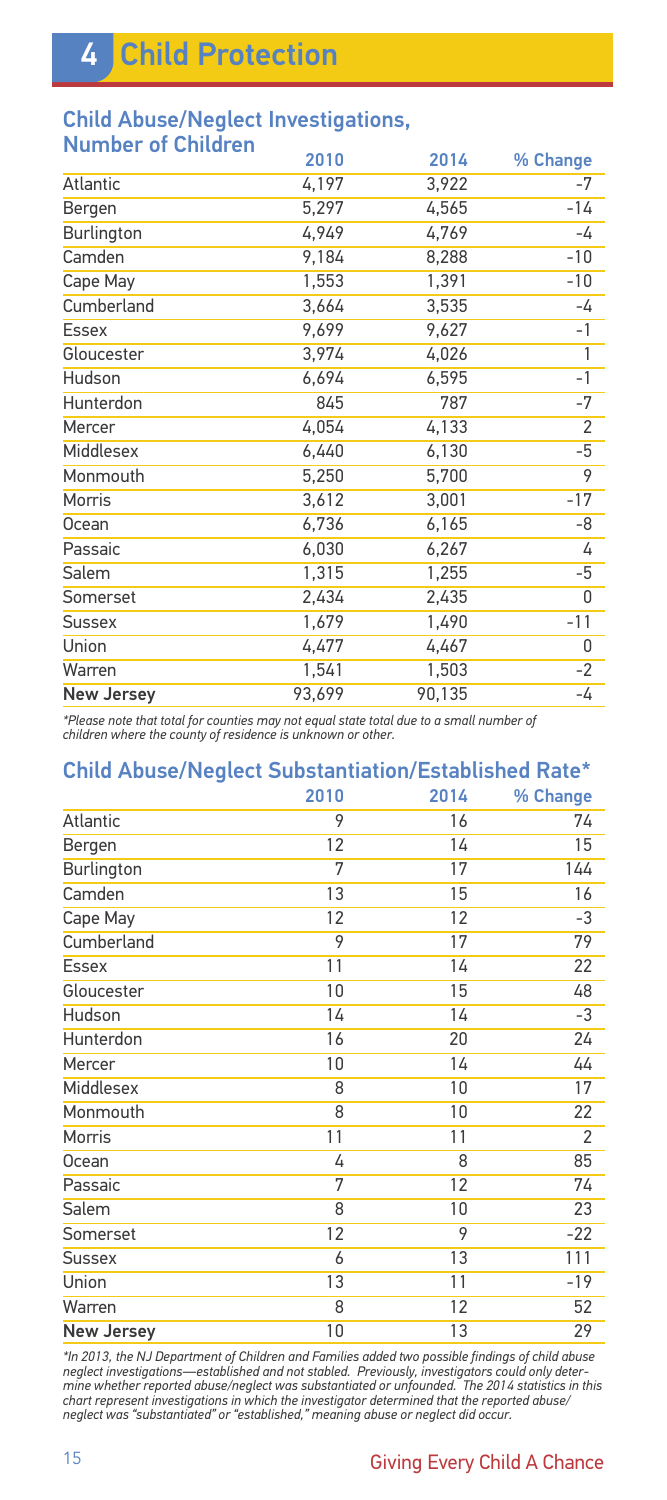# 4 Child Protection

#### Number of Children Where Abuse/Neglect was Substantiated or Established\*

|                   | 2010  | 2014   | % Change |
|-------------------|-------|--------|----------|
| Atlantic          | 381   | 620    | 63       |
| Bergen            | 631   | 626    | $-1$     |
| <b>Burlington</b> | 345   | 811    | 135      |
| Camden            | 1,205 | 1,259  | 4        |
| Cape May          | 192   | 166    | $-14$    |
| Cumberland        | 341   | 588    | 72       |
| <b>Essex</b>      | 1,080 | 1,305  | 21       |
| Gloucester        | 405   | 608    | 50       |
| Hudson            | 946   | 907    | -4       |
| Hunterdon         | 134   | 155    | 16       |
| Mercer            | 390   | 571    | 46       |
| <b>Middlesex</b>  | 527   | 586    | 11       |
| Monmouth          | 438   | 581    | 33       |
| Morris            | 389   | 329    | $-15$    |
| <b>Ocean</b>      | 301   | 509    | 69       |
| Passaic           | 409   | 739    | 81       |
| Salem             | 102   | 120    | 18       |
| Somerset          | 293   | 229    | $-22$    |
| <b>Sussex</b>     | 100   | 187    | 87       |
| Union             | 588   | 473    | $-20$    |
| Warren            | 117   | 173    | 48       |
| <b>New Jersey</b> | 9,326 | 11,556 | 24       |
|                   |       |        |          |

\*The total for counties may not equal state total due to a small number of children where the<br>county of residence is unknown or other. In 2013, the NJ Department of Children and Families<br>added two possible findings of chi lished. Previously, investigators could only determine whether reported abuse/neglect was sub-<br>stantiated or unfounded. The 2014 statistics in this chart represent investigations in which the<br>investigator determined that t

#### Number of Children in Out-of-Home Placements

|                   | 2011  | 2015  | % Change |
|-------------------|-------|-------|----------|
| <b>Atlantic</b>   | 376   | 425   | 13       |
| Bergen            | 333   | 285   | $-14$    |
| Burlington        | 370   | 416   | 12       |
| Camden            | 672   | 611   | $-9$     |
| Cape May          | 150   | 168   | 12       |
| Cumberland        | 223   | 246   | 10       |
| <b>Essex</b>      | 1,211 | 1,131 | $-7$     |
| Gloucester        | 286   | 454   | 59       |
| Hudson            | 631   | 524   | $-17$    |
| Hunterdon         | 56    | 40    | $-29$    |
| Mercer            | 279   | 367   | 32       |
| Middlesex         | 319   | 332   | 4        |
| Monmouth          | 304   | 307   | 1        |
| Morris            | 188   | 155   | $-18$    |
| Ocean             | 319   | 436   | 37       |
| Passaic           | 402   | 299   | $-26$    |
| Salem             | 96    | 77    | $-20$    |
| Somerset          | 142   | 151   | 6        |
| <b>Sussex</b>     | 68    | 52    | $-24$    |
| Union             | 421   | 359   | $-15$    |
| Warren            | 143   | 96    | $-33$    |
| <b>New Jersey</b> | 7,018 | 6,955 | $-1$     |

\**Please note that total for counties may not equal state total due to a small number of children where the county of residence is unknown or where children are assigned to adoption subsidy programs or an Area Office.*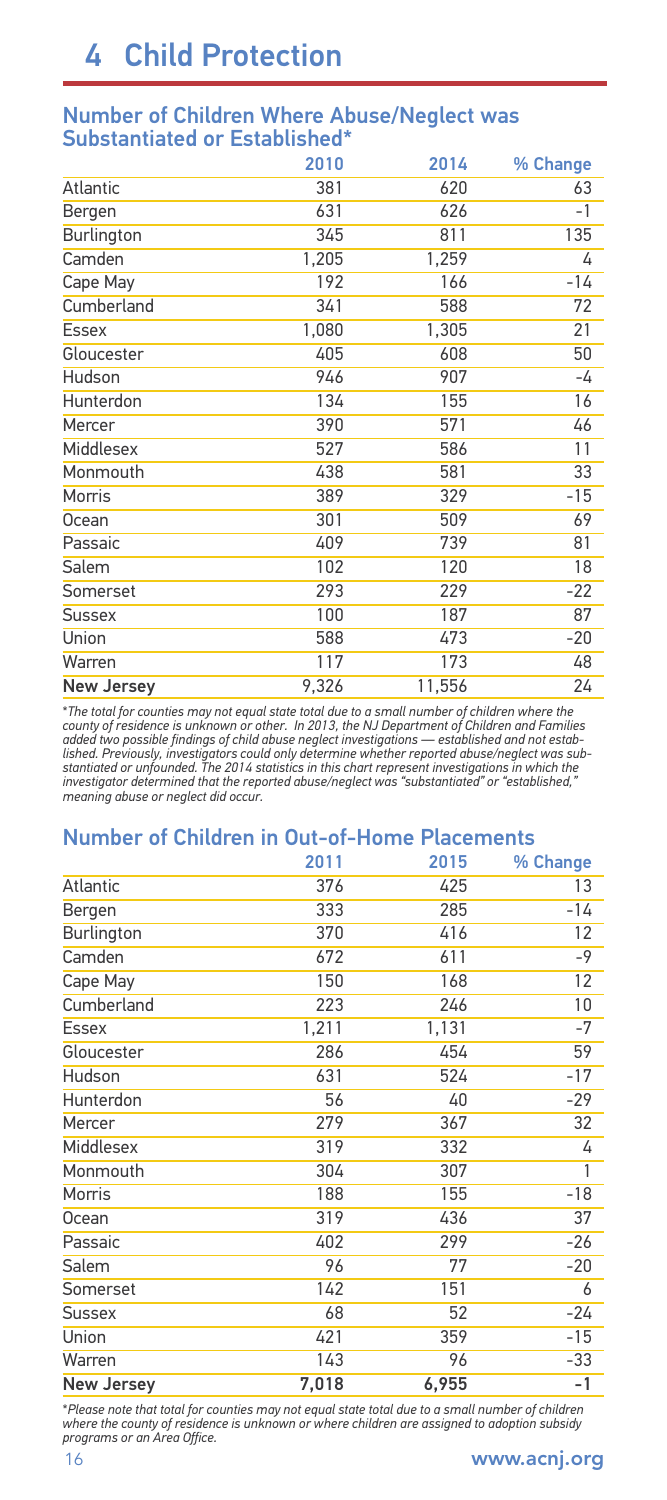**5 Early Care and Education** 

| CHINICH EIN ONGU IN SIGLE-FUNGGU FTESCHOOL |           |           |                |
|--------------------------------------------|-----------|-----------|----------------|
|                                            | 2010-2011 | 2014-2015 | % Change       |
| Atlantic                                   | 1,546     | 1,515     | -2             |
| Bergen                                     | 1,301     | 1,400     | 8              |
| Burlington                                 | 1,291     | 1,142     | $-12$          |
| Camden                                     | 3,113     | 3,208     | 3              |
| Cape May                                   | 479       | 489       | $\overline{2}$ |
| Cumberland                                 | 3,256     | 3,106     | $-5$           |
| <b>Essex</b>                               | 9,678     | 9,850     | $\overline{2}$ |
| Gloucester                                 | 661       | 636       | -4             |
| Hudson                                     | 9,299     | 9,726     | 5              |
| Hunterdon                                  | 12        | 18        | 50             |
| Mercer                                     | 2,101     | 2,082     | $-1$           |
| Middlesex                                  | 3,082     | 3,316     | 8              |
| Monmouth                                   | 2,545     | 2,314     | $-9$           |
| Morris                                     | 263       | 236       | $-10$          |
| <b>Ocean</b>                               | 678       | 617       | -9             |
| Passaic                                    | 5,279     | 5,198     | $-2$           |
| Salem                                      | 415       | 442       | 7              |
| Somerset                                   | 533       | 448       | $-16$          |
| <b>Sussex</b>                              | 0         | 0         | 0              |
| Union                                      | 5,459     | 5,463     | 0              |
| Warren                                     | 342       | 319       | -7             |
| <b>New Jersey</b>                          | 51,333    | 51,525    | 0              |

### Children Enrolled in State-Funded Preschool

#### Children Enrolled in Public School Kindergarten (Full Day and Half Day)

|                   | 2010-2011 | 2014-2015 | % Change       |
|-------------------|-----------|-----------|----------------|
| Atlantic          | 3,152     | 3,055     | -3             |
| Bergen            | 8,217     | 8,965     | 9              |
| Burlington        | 4,657     | 4,537     | -3             |
| Camden            | 5,814     | 5,793     | 0              |
| Cape May          | 879       | 895       | 2              |
| Cumberland        | 2,234     | 2,236     | 0              |
| <b>Essex</b>      | 8,798     | 8,876     | 1              |
| Gloucester        | 3,198     | 2,988     | $-7$           |
| Hudson            | 6,234     | 7,056     | 13             |
| Hunterdon         | 1,194     | 1,142     | -4             |
| Mercer            | 3,124     | 4,171     | 34             |
| Middlesex         | 7,996     | 8,181     | $\overline{2}$ |
| Monmouth          | 6,349     | 6,134     | -3             |
| Morris            | 5,010     | 4,686     | -6             |
| <b>Ocean</b>      | 4,915     | 4,397     | $-11$          |
| Passaic           | 5,990     | 5,969     | 0              |
| Salem             | 783       | 731       | $-7$           |
| Somerset          | 3,390     | 3,164     | $-7$           |
| <b>Sussex</b>     | 1,415     | 1,309     | $-7$           |
| Union             | 6,161     | 6,212     | 1              |
| Warren            | 1,153     | 1,073     | $-7$           |
| <b>New Jersey</b> | 90,663    | 91,570    | 1              |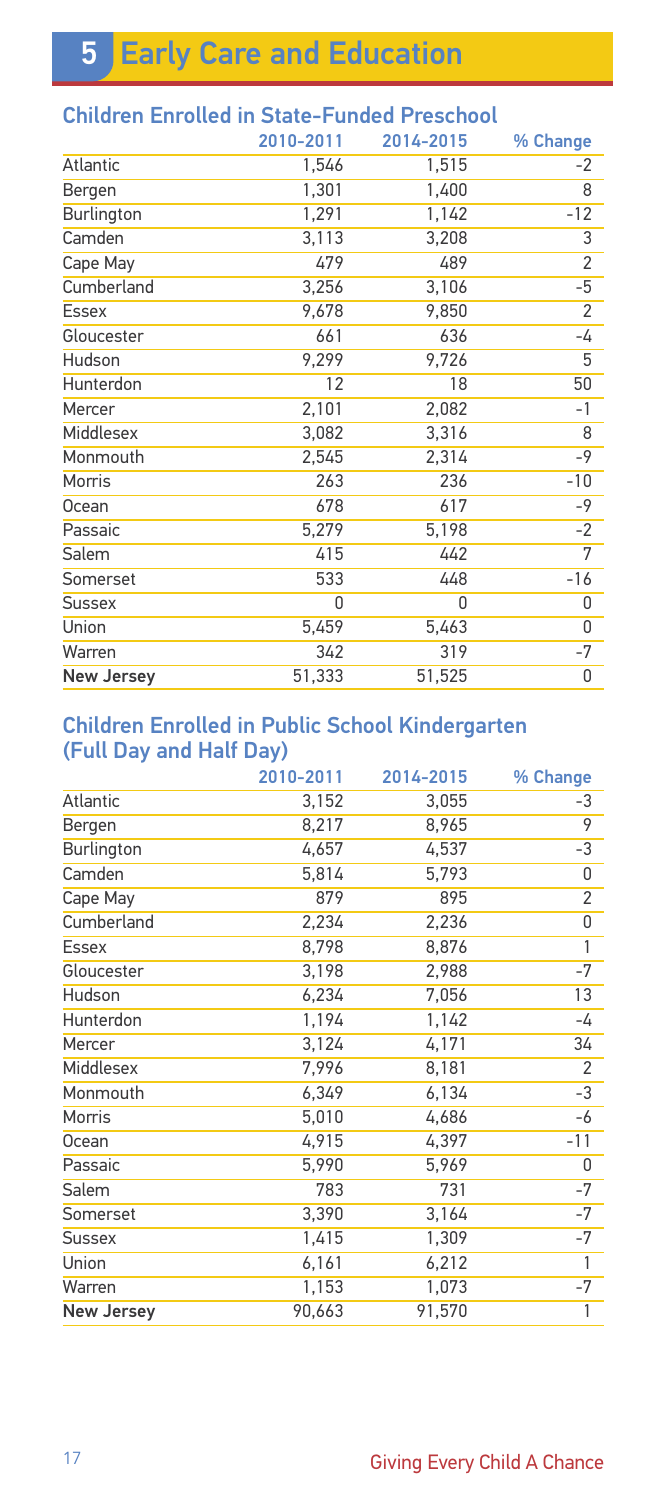### Licensed Child Care Centers

|                   | 2011  | 2015  | % Change |
|-------------------|-------|-------|----------|
| Atlantic          | 103   | 85    | $-17$    |
| Bergen            | 416   | 421   | 1        |
| Burlington        | 153   | 137   | $-10$    |
| Camden            | 237   | 222   | -6       |
| Cape May          | 28    | 26    | $-7$     |
| Cumberland        | 69    | 57    | $-17$    |
| <b>Essex</b>      | 532   | 480   | $-10$    |
| Gloucester        | 129   | 124   | -4       |
| Hudson            | 302   | 317   | 5        |
| Hunterdon         | 77    | 68    | $-12$    |
| Mercer            | 218   | 202   | $-7$     |
| Middlesex         | 317   | 309   | $-3$     |
| Monmouth          | 294   | 279   | $-5$     |
| <b>Morris</b>     | 269   | 244   | $-9$     |
| <b>Ocean</b>      | 162   | 145   | $-10$    |
| Passaic           | 239   | 233   | -3       |
| Salem             | 23    | 23    | 0        |
| Somerset          | 181   | 170   | -6       |
| <b>Sussex</b>     | 75    | 67    | $-11$    |
| Union             | 286   | 278   | -3       |
| Warren            | 50    | 47    | -6       |
| <b>New Jersey</b> | 4,160 | 3,934 | -5       |

#### Capacity of Licensed Child Care Centers

|                   | 2011    | 2015    | % Change |
|-------------------|---------|---------|----------|
| Atlantic          | 6,053   | 5,817   | -4       |
| Bergen            | 37,548  | 39,627  | 6        |
| Burlington        | 13,261  | 12,655  | -5       |
| Camden            | 20,799  | 20,186  | -3       |
| Cape May          | 1,388   | 1,313   | -5       |
| Cumberland        | 7,541   | 6,806   | $-10$    |
| <b>Essex</b>      | 44,605  | 44,405  | 0        |
| Gloucester        | 9,293   | 9,203   | $-1$     |
| Hudson            | 21,255  | 24,276  | 14       |
| Hunterdon         | 6,959   | 6,353   | -9       |
| Mercer            | 19,707  | 19,052  | -3       |
| Middlesex         | 29,041  | 29,231  | 1        |
| Monmouth          | 24,312  | 25,397  | 4        |
| Morris            | 21,783  | 20,671  | -5       |
| Ocean             | 12,901  | 11,530  | $-11$    |
| Passaic           | 24,052  | 22,129  | -8       |
| Salem             | 1,479   | 1,537   | 4        |
| Somerset          | 19,078  | 19,132  | 0        |
| <b>Sussex</b>     | 4,396   | 3,805   | $-13$    |
| Union             | 24,169  | 24,228  | 0        |
| Warren            | 2,893   | 2,732   | -6       |
| <b>New Jersey</b> | 352,513 | 350,085 | -1       |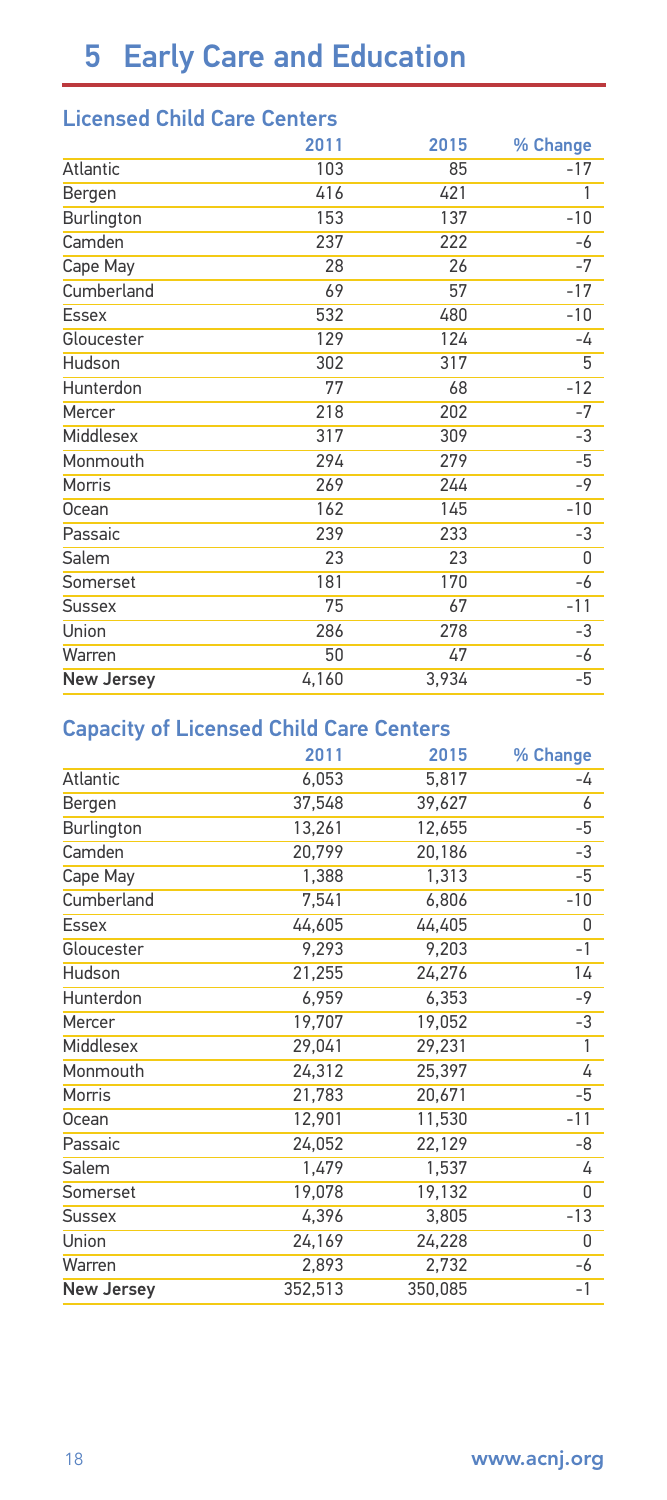# 5 Early Care and Education

|                   | # Children 0 - 5<br>w/All Parents Working | % of Children 0 - 5<br>w/All Parents Working |
|-------------------|-------------------------------------------|----------------------------------------------|
| Atlantic          | 14,809                                    | 76                                           |
| Bergen            | 36,758                                    | 63                                           |
| Burlington        | 19,383                                    | 69                                           |
| Camden            | 29,426                                    | 79                                           |
| Cape May          | 3,791                                     | 75                                           |
| Cumberland        | 8,079                                     | 71                                           |
| Essex             | 49,724                                    | 78                                           |
| Gloucester        | 13,736                                    | 76                                           |
| Hudson            | 33,788                                    | 65                                           |
| Hunterdon         | N/A                                       | N/A                                          |
| Mercer            | 16,058                                    | 64                                           |
| Middlesex         | 38,663                                    | 66                                           |
| Monmouth          | 23,228                                    | 60                                           |
| Morris            | 19,951                                    | 64                                           |
| Ocean             | 25,408                                    | 54                                           |
| Passaic           | 22,720                                    | 56                                           |
| Salem             | 2,528                                     | 65                                           |
| Somerset          | 12,824                                    | 60                                           |
| Sussex            | 4,745                                     | 60                                           |
| Union             | 28,814                                    | 69                                           |
| Warren            | 4,721                                     | 77                                           |
| <b>New Jersey</b> | 412,031                                   | 66                                           |

#### Young Children with Working Parents — 2014

*\*Includes children in families where both parents work and children in single parent households where that parent works. Data not available for Hunterdon County due to small sample size.*

#### Licensed Child Care Annual Costs — 2014

|                   | Infant Care/Age 18 Months & Under |          | <b>Preschooler Child Care</b> |                 |
|-------------------|-----------------------------------|----------|-------------------------------|-----------------|
|                   | Avg. Full-Time                    | As a $%$ | Avg. Full-Time                | As a $%$        |
|                   | Center-Based                      | of Med.  | Center-Based                  | Med.            |
|                   | <b>Annual Costs</b>               | Income   | <b>Annual Costs</b>           | Income          |
| Atlantic          | \$9,776                           | 18       | \$8,666                       | 16              |
| Bergen            | \$13,581                          | 12       | \$11,256                      | 10 <sup>1</sup> |
| Burlington        | \$12,471                          | 12       | \$9,935                       | 10              |
| Camden            | \$10,357                          | 14       | \$8,719                       | 12              |
| Cape May          | \$10,410                          | 16       | \$8,614                       | 13              |
| Cumberland        | \$9,036                           | 20       | \$7,715                       | 17              |
| Essex             | \$9,935                           | 15       | \$8,561                       | 13              |
| Gloucester        | \$10,463                          | 10       | \$8,772                       | 8               |
| Hudson            | \$9,142                           | 17       | \$7,874                       | 15              |
| Hunterdon         | \$14,532                          | 10       | \$11,890                      | 8               |
| Mercer            | \$14,162                          | 15       | \$11,361                      | 12              |
| Middlesex         | \$12,841                          | 13       | \$10,357                      | 11              |
| Monmouth          | \$12,418                          | 10       | \$9,882                       | 8               |
| Morris            | \$15,377                          | 11       | \$11,573                      | 8               |
| Ocean             | \$11,203                          | 15       | \$9,406                       | 12              |
| Passaic           | \$11,309                          | 20       | \$9,300                       | 16              |
| Salem             | \$9,459                           | 12       | \$8,138                       | 11              |
| Somerset          | \$14,849                          | 12       | \$12,841                      | 11              |
| <b>Sussex</b>     | \$11,520                          | 11       | \$9,723                       | 10              |
| Union             | \$12,365                          | 17       | \$9,776                       | 14              |
| Warren            | \$10,939                          | 11       | \$9,353                       | 10              |
| <b>New Jersey</b> | \$11,721                          | 13       | \$9,701                       | 11              |

*\*Please note, 2014 figures are preliminary and are based upon 2013 cost of child care figures, adjusted for inflation using Bureau of Labor Statistics inflation calculator and 2014 median in-come US Census data.*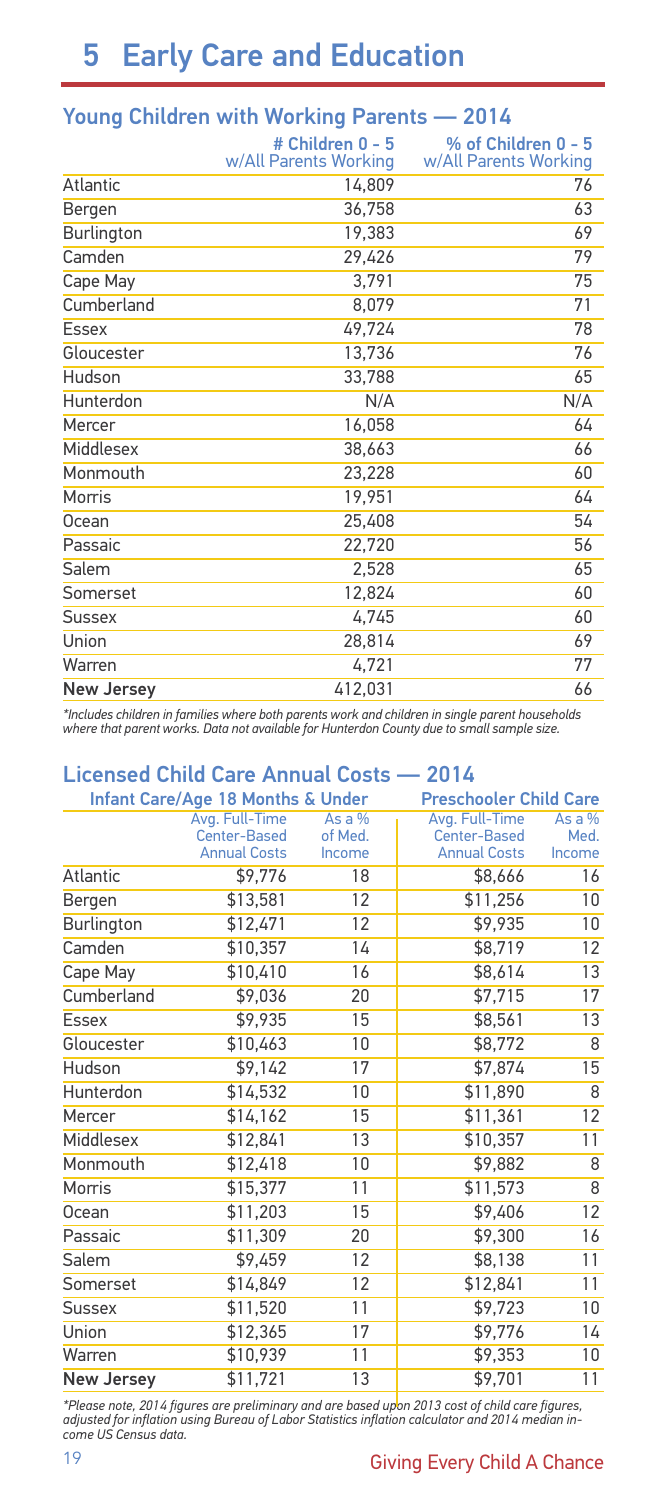# 5 Early Care and Education

|                   | Registered Farmly United Care Costs |          | ---                           |                |
|-------------------|-------------------------------------|----------|-------------------------------|----------------|
|                   | Infant Care/Age 18 Months & Under   |          | <b>Preschooler Child Care</b> |                |
|                   | Avg. Full-Time                      | As a $%$ | Avg. Full-Time                | As a $%$       |
|                   | <b>Child Care</b>                   | of Med.  | <b>Child Care</b>             | Med.           |
|                   | <b>Annual Costs</b>                 | Income   | <b>Annual Costs</b>           | Income         |
| <b>Atlantic</b>   | \$7,768                             | 14       | \$6,975                       | 13             |
| Bergen            | \$9,987                             | 9        | \$8,825                       | 8              |
| Burlington        | \$8,296                             | 8        | \$7,398                       | 7              |
| Camden            | \$7,715                             | 11       | \$6,658                       | 9              |
| Cape May          | \$8,772                             | 14       | \$8,244                       | 13             |
| Cumberland        | \$8,614                             | 19       | \$7,345                       | 16             |
| <b>Essex</b>      | \$7,715                             | 12       | \$7,345                       | 11             |
| Gloucester        | \$8,349                             | 8        | \$7,292                       | $\overline{7}$ |
| Hudson            | \$7,874                             | 15       | \$6,447                       | 12             |
| Hunterdon         | \$12,154                            | 8        | \$11,837                      | 8              |
| Mercer            | \$8,296                             | 9        | \$6,975                       | 7              |
| Middlesex         | \$8,931                             | 9        | \$8,244                       | 8              |
| Monmouth          | \$8,138                             | 7        | \$7,292                       | 6              |
| Morris            | \$9,512                             | 7        | \$8,508                       | 6              |
| Ocean             | \$10,252                            | 13       | \$8,983                       | 12             |
| Passaic           | \$7,345                             | 13       | \$6,183                       | 11             |
| <b>Salem</b>      | \$8,032                             | 11       | \$7,028                       | 9              |
| Somerset          | \$11,784                            | 10       | \$11,467                      | 10             |
| <b>Sussex</b>     | \$9,406                             | 9        | \$9,089                       | 9              |
| Union             | \$8,349                             | 12       | \$7,134                       | 10             |
| Warren            | \$8,349                             | 9        | \$6,975                       | 7              |
| <b>New Jersey</b> | \$8,840                             | 10       | \$7,916                       | 9              |

#### Registered Family Child Care Costs — 2014

*\*Please note, 2014 figures are preliminary and are based upon 2013 cost of child care figures and 2014 median income US Census data.*

#### % of Family Income Spent on Licensed Child Care for a Family with One Infant and One Preschooler, 2014

| Atlantic          | 33 |  |
|-------------------|----|--|
| Bergen            | 23 |  |
| Burlington        | 22 |  |
| Camden            | 27 |  |
| Cape May          | 30 |  |
| Cumberland        | 38 |  |
| <b>Essex</b>      | 29 |  |
| Gloucester        | 18 |  |
| Hudson            | 31 |  |
| Hunterdon         | 18 |  |
| Mercer            | 27 |  |
| Middlesex         | 24 |  |
| Monmouth          | 19 |  |
| <b>Morris</b>     | 20 |  |
| Ocean             | 27 |  |
| Passaic           | 36 |  |
| Salem             | 23 |  |
| Somerset          | 23 |  |
| <b>Sussex</b>     | 21 |  |
| Union             | 31 |  |
| Warren            | 21 |  |
| <b>New Jersey</b> | 24 |  |

*\*Please note, 2014 figures are preliminary and are based upon 2013 cost of child care figures, adjusted for inflation using Bureau of Labor Statistics inflation calculator and 2014 median income US Census data.*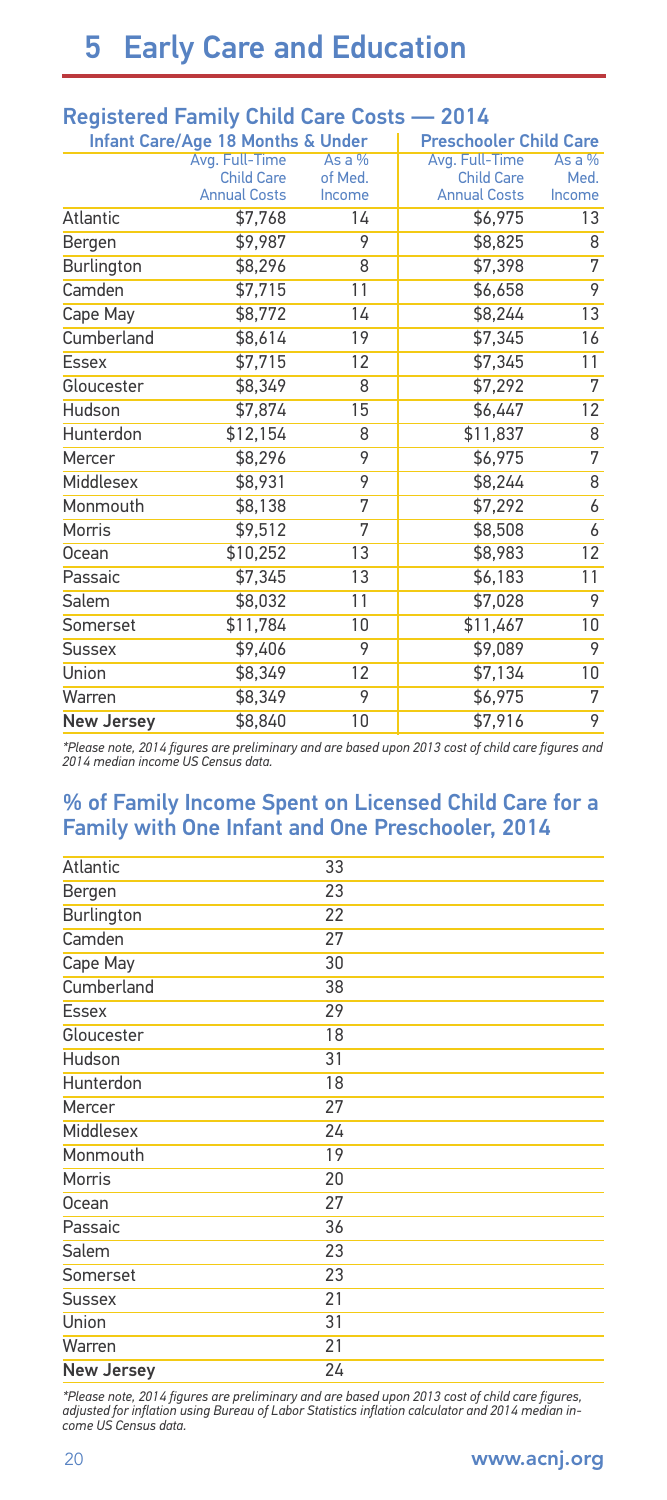| Percentage of Students Enrolled in Special Education |           |           |                |
|------------------------------------------------------|-----------|-----------|----------------|
|                                                      | 2010-2011 | 2014-2015 | % Change       |
| Atlantic                                             | 14        | 15        | 3              |
| Bergen                                               | 14        | 15        | 4              |
| Burlington                                           | 16        | 17        | 1              |
| Camden                                               | 16        | 17        | $\overline{2}$ |
| Cape May                                             | 19        | 19        | 0              |
| Cumberland                                           | 16        | 17        | 4              |
| <b>Essex</b>                                         | 14        | 14        | $\overline{c}$ |
| Gloucester                                           | 16        | 16        | 6              |
| Hudson                                               | 12        | 12        | 0              |
| Hunterdon                                            | 16        | 16        | 5              |
| Mercer                                               | 15        | 16        | $\overline{2}$ |
| Middlesex                                            | 12        | 12        | 0              |
| Monmouth                                             | 15        | 16        | 6              |
| Morris                                               | 15        | 16        | 4              |
| Ocean                                                | 16        | 17        | 5              |
| Passaic                                              | 14        | 15        | 6              |
| Salem                                                | 15        | 16        | 1              |
| Somerset                                             | 15        | 15        | $\overline{3}$ |
| <b>Sussex</b>                                        | 16        | 17        | 7              |
| Union                                                | 12        | 13        | 3              |
| Warren                                               | 16        | 16        | 0              |
| <b>New Jersey</b>                                    | 14        | 15        | 3              |
|                                                      |           |           |                |

#### Percentage of Students Enrolled in Special Education

#### 3rd Grade English Language Arts PARCC Results  $(14-15)^*$

|                   | % Met/Exceeded Expectations | # Valid Scores |
|-------------------|-----------------------------|----------------|
| <b>Atlantic</b>   | 38.63                       | 2,896          |
| Bergen            | 57.82                       | 9,274          |
| Burlington        | 42.26                       | 4,680          |
| Camden            | 37.16                       | 5,621          |
| Cape May          | 40.80                       | 794            |
| Cumberland        | 23.17                       | 2,060          |
| Essex             | 46.78                       | 9,575          |
| Gloucester        | 41.13                       | 3,300          |
| Hudson            | 40.28                       | 6,064          |
| Hunterdon         | 56.64                       | 1,298          |
| Mercer            | 48.17                       | 4,107          |
| Middlesex         | 49.35                       | 8,931          |
| Monmouth          | 49.69                       | 6,683          |
| Morris            | 58.64                       | 5,134          |
| Ocean             | 42.63                       | 4,788          |
| Passaic           | 40.50                       | 6,157          |
| Salem             | 40.18                       | 688            |
| Somerset          | 53.45                       | 3,677          |
| <b>Sussex</b>     | 44.17                       | 1,310          |
| Union             | 47.00                       | 6,742          |
| Warren            | 47.73                       | 1,161          |
| <b>New Jersey</b> | 43.50                       | 95,227         |

\*Data from Beach Haven Boro, Roosevelt Boro, Avon Boro, Bloomsbury Boro, Califon Boro,<br>Frenchtown Boro, Hampton Boro, Milford Boro, Stow Creek Twp, Greenwich Twp, West Cape May<br>Boro, and Washington Twp suppressed to protec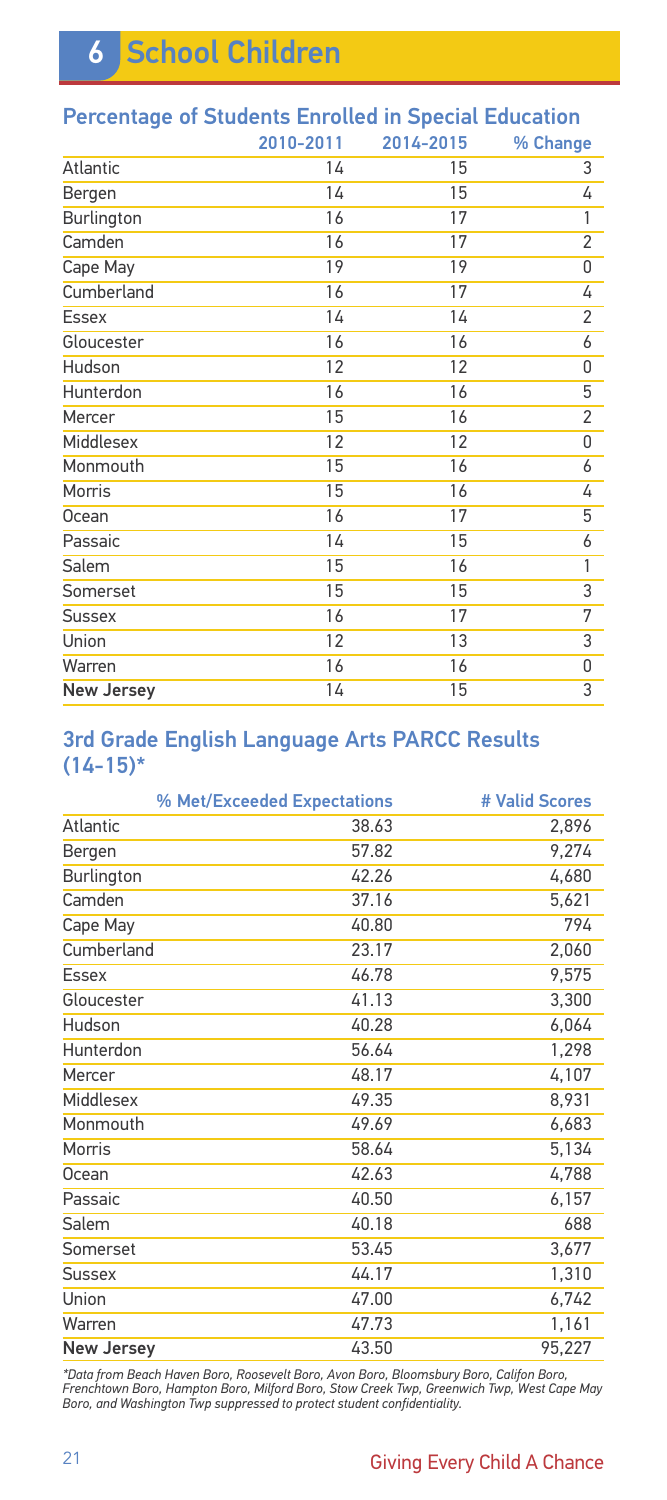|  |  |  |  | 3rd Grade Math PARCC Results (14-15)* |  |  |
|--|--|--|--|---------------------------------------|--|--|
|--|--|--|--|---------------------------------------|--|--|

| % Met/Exceeded Expectations | # Valid Scores |
|-----------------------------|----------------|
| 40.99                       | 2,980          |
| 57.98                       | 9,349          |
| 42.68                       | 4,687          |
| 37.28                       | 5,630          |
| 39.09                       | 797            |
| Cumberland<br>23.93         | 2,076          |
| 49.81                       | 9,655          |
| 43.00                       | 3,300          |
| 42.92                       | 6,193          |
| 52.86                       | 1,298          |
| 52.27                       | 4,143          |
| 50.39                       | 9,033          |
| 48.53                       | 6,697          |
| 59.32                       | 5,163          |
| 41.70                       | 4,796          |
| 38.27                       | 6,233          |
| 42.33                       | 699            |
| 56.25                       | 3,701          |
| 45.16                       | 1,312          |
| 48.95                       | 6,828          |
| 43.06                       | 1,163          |
| 44.90<br><b>New Jersey</b>  | 95,932         |
|                             |                |

\*Data from Washington TWP, West Cape May Boro, Greenwich TWp, Stow Creek Twp, Blooms-<br>bury Boro, Califon Boro, Frenchtown Boro, Hampton Boro, Milford Boro, Avon Boro, Beach Haven<br>Boro suppressed to protect student confiden

#### 7th Grade English Language Arts PARCC Results  $(14-15)^*$

|                   | % Met/Exceeded Expectations | # Valid Scores |
|-------------------|-----------------------------|----------------|
| Atlantic          | 47.78                       | 3,030          |
| Bergen            | 65.69                       | 9,131          |
| Burlington        | 46.73                       | 4,579          |
| Camden            | 42.60                       | 4,867          |
| Cape May          | 55.56                       | 784            |
| Cumberland        | 34.82                       | 1,819          |
| Essex             | 53.94                       | 5,612          |
| Gloucester        | 42.57                       | 2,995          |
| Hudson            | 46.60                       | 5,336          |
| Hunterdon         | 66.63                       | 1,507          |
| Mercer            | 54.12                       | 3,914          |
| Middlesex         | 48.68                       | 4,772          |
| Monmouth          | 58.27                       | 6,735          |
| Morris            | 70.05                       | 2,872          |
| Ocean             | 47.84                       | 4,351          |
| Passaic           | 52.57                       | 5,565          |
| Salem             | 49.41                       | 763            |
| Somerset          | 62.35                       | 3,720          |
| <b>Sussex</b>     | 57.90                       | 1,396          |
| Union             | 51.87                       | 6,169          |
| Warren            | 56.71                       | 1,171          |
| <b>New Jersey</b> | 51.60                       | 90,227         |

*\*Data for Port Republic City, Stow Creek Twp, Greenwich Twp, Hampton Boro, Bloomsbury Boro suppressed to protect student confidentiality.*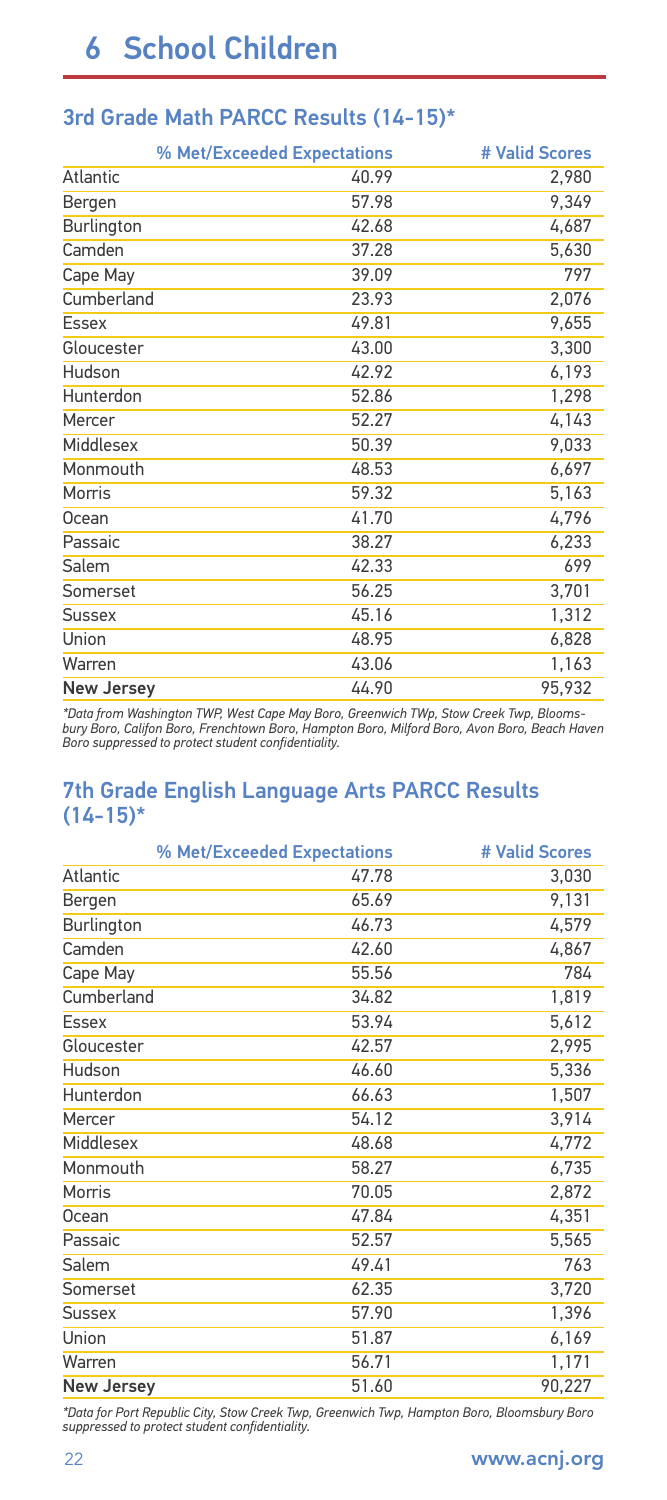### 7th Grade Math PARCC Results (14-15)\*

|                   | % Met/Exceeded Expectations | # Valid Scores |
|-------------------|-----------------------------|----------------|
| Atlantic          | 35.93                       | 3,006          |
| Bergen            | 49.53                       | 8,794          |
| Burlington        | 32.98                       | 4,480          |
| Camden            | 32.10                       | 4,783          |
| Cape May          | 35.69                       | 781            |
| Cumberland        | 20.58                       | 1,798          |
| Essex             | 37.02                       | 8,212          |
| Gloucester        | 29.49                       | 2,861          |
| Hudson            | 33.69                       | 5,373          |
| Hunterdon         | 46.32                       | 1,392          |
| Mercer            | 37.28                       | 3,581          |
| Middlesex         | 40.62                       | 7,881          |
| Monmouth          | 41.05                       | 6,406          |
| Morris            | 50.92                       | 5,351          |
| Ocean             | 37.26                       | 4,223          |
| Passaic           | 34.13                       | 5,641          |
| Salem             | 37.38                       | 758            |
| Somerset          | 46.05                       | 1,671          |
| <b>Sussex</b>     | 35.82                       | 1,346          |
| Union             | 34.89                       | 5,913          |
| Warren            | 38.31                       | 1,175          |
| <b>New Jersey</b> | 36.80                       | 87,300         |

*\*Data suppressed for Port Republic City, Stow Creek Twp, Greenwich Twp, Hampton Boro, Bloomsbury Boro suppressed to protect student confidentiality.*

#### 11th Grade English Language Arts PARCC Results  $(14-15)^*$

|                   | % Met/Exceeded Expectations | # Valid Scores |
|-------------------|-----------------------------|----------------|
| Atlantic          | 31.38                       | 3,085          |
| Bergen            | 53.01                       | 6,501          |
| Burlington        | 33.51                       | 3,255          |
| Camden            | 31.43                       | 2,730          |
| Cape May          | 30.78                       | 675            |
| Cumberland        | 34.55                       | 1,173          |
| Essex             | 37.87                       | 4,656          |
| Gloucester        | 31.37                       | 2,121          |
| Hudson            | 38.76                       | 3,758          |
| Hunterdon         | 48.78                       | 1,350          |
| Mercer            | 51.35                       | 2,539          |
| Middlesex         | 41.08                       | 5,499          |
| Monmouth          | 40.72                       | 4,512          |
| Morris            | 52.18                       | 3,407          |
| Ocean             | 38.56                       | 2,932          |
| Passaic           | 32.59                       | 4,220          |
| Salem             | 51.50                       | 495            |
| Somerset          | 46.72                       | 2,929          |
| <b>Sussex</b>     | 34.66                       | 1,213          |
| Union             | 43.44                       | 4,452          |
| Warren            | 51.53                       | 822            |
| <b>New Jersey</b> | 41.00                       | 61,768         |

*\*Data for Cumberland County Vocational School District suppressed to protect student confidentiality.*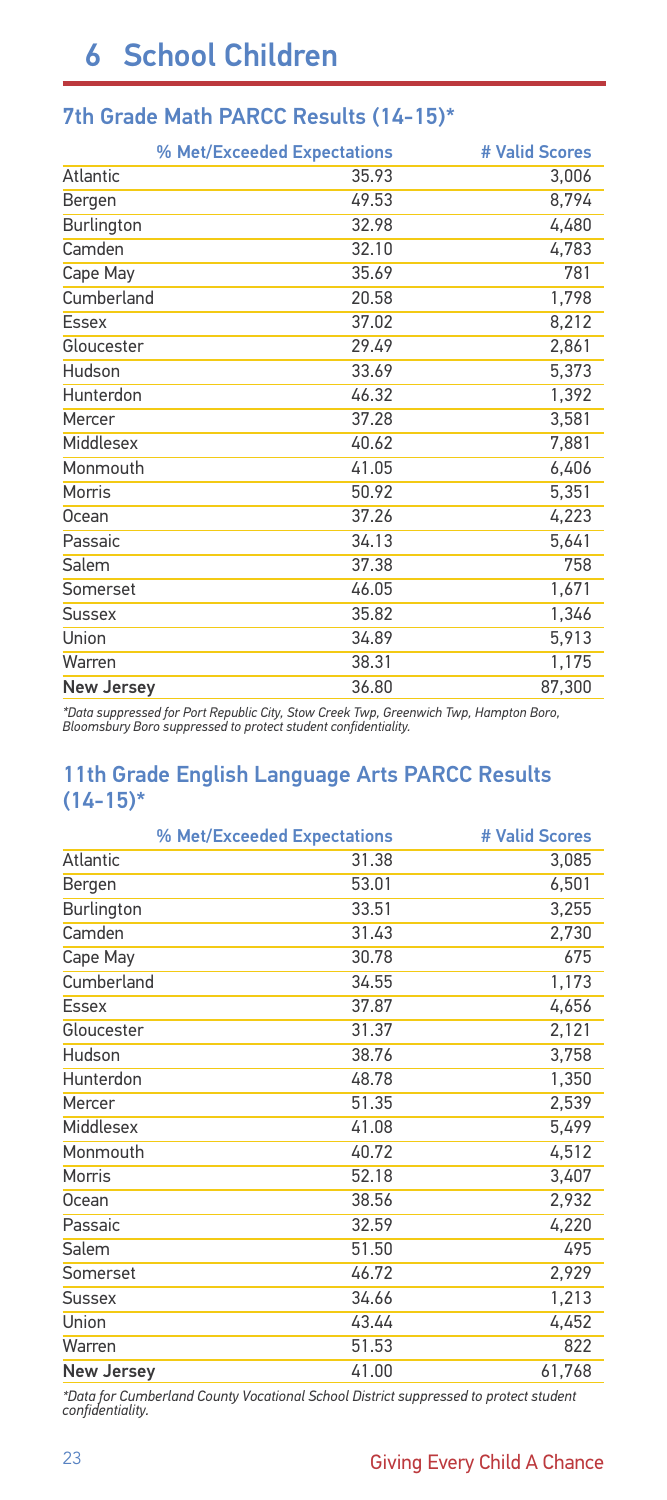|                   | % Met/Exceeded Expectations | # Valid Scores |
|-------------------|-----------------------------|----------------|
| Atlantic          | 47.44                       | 2,929          |
| Bergen            | 56.48                       | 8,912          |
| Burlington        | 52.05                       | 4,782          |
| Camden            | 42.39                       | 4,718          |
| Cape May          | 38.86                       | 770            |
| Cumberland        | 43.26                       | 1,784          |
| <b>Essex</b>      | 36.20                       | 7,408          |
| Gloucester        | 37.18                       | 3,237          |
| Hudson            | 28.58                       | 5,407          |
| Hunterdon         | 75.00                       | 1,864          |
| Mercer            | 45.95                       | 3,959          |
| Middlesex         | 39.62                       | 8,674          |
| Monmouth          | 55.82                       | 6,274          |
| Morris            | 63.82                       | 5,373          |
| Ocean             | 28.03                       | 4,298          |
| Passaic           | 47.66                       | 6,158          |
| Salem             | 35.60                       | 772            |
| Somerset          | 50.44                       | 3,894          |
| <b>Sussex</b>     | 38.50                       | 1,549          |
| Union             | 36.31                       | 7,076          |
| Warren            | 49.91                       | 1,141          |
| <b>New Jersey</b> | 36.00                       | 91,740         |

#### Algebra I All Grades (14-15)\*

\*Data for Weymouth Twp, Mullica Twp, Margate City, Absecon City, South Hackensack Twp,<br>Carlstadt Boro, Alpine Boro, Woodland Twp, Delanco Twp, Lawnside Boro, Stow Creek Twp,<br>Greenwich Twp, Commercial Twp, Mifjord Boro, Fre *Charter School, Lakehurst Boro, Bayhead Boro, Prospect Park Boro, Lafayatte Twp, Hardystown Twp, and Harmony Twp suppressed to protect student confidentiality.*

#### Geometry All Grades (14-15)\*

|                   | % Met/Exceeded Expectations | # Valid Scores |
|-------------------|-----------------------------|----------------|
| Atlantic          | 17.64                       | 2,269          |
| Bergen            | 33.44                       | 7,106          |
| Burlington        | 19.16                       | 3,237          |
| Camden            | 15.83                       | 3,558          |
| Cape May          | 24.00                       | 632            |
| Cumberland        | 10.90                       | 1,204          |
| <b>Essex</b>      | 22.64                       | 5,122          |
| Gloucester        | 16.28                       | 2,231          |
| Hudson            | 10.86                       | 4,422          |
| Hunterdon         | 34.45                       | 1,364          |
| Mercer            | 30.49                       | 2,872          |
| <b>Middlesex</b>  | 24.78                       | 7,577          |
| Monmouth          | 36.24                       | 5,581          |
| Morris            | 38.07                       | 4,006          |
| Ocean             | 19.36                       | 3,247          |
| Passaic           | 12.74                       | 4,675          |
| Salem             | 12.22                       | 494            |
| Somerset          | 45.76                       | 3,532          |
| <b>Sussex</b>     | 19.05                       | 1,351          |
| Union             | 26.05                       | 5,458          |
| Warren            | 18.28                       | 825            |
| <b>New Jersey</b> | 22.40                       | 71,137         |

\*Data for Linwood City, Old Tappan Boro, Montvale Boro, Haworth Boro, Hillsdale Boro, Allendale<br>Boro, Tabernacle Twp, Medford Twp, Lumberton Twp, Oaklyn Boro, City of Orange Twp, Woodbury<br>City, Tewksbury Twp, Lebanon Twp, *Rockaway Boro, Mendham Twp, Denville Twp, Ringwood Boro, Watchung Boro suppressed to protect student confidentiality.*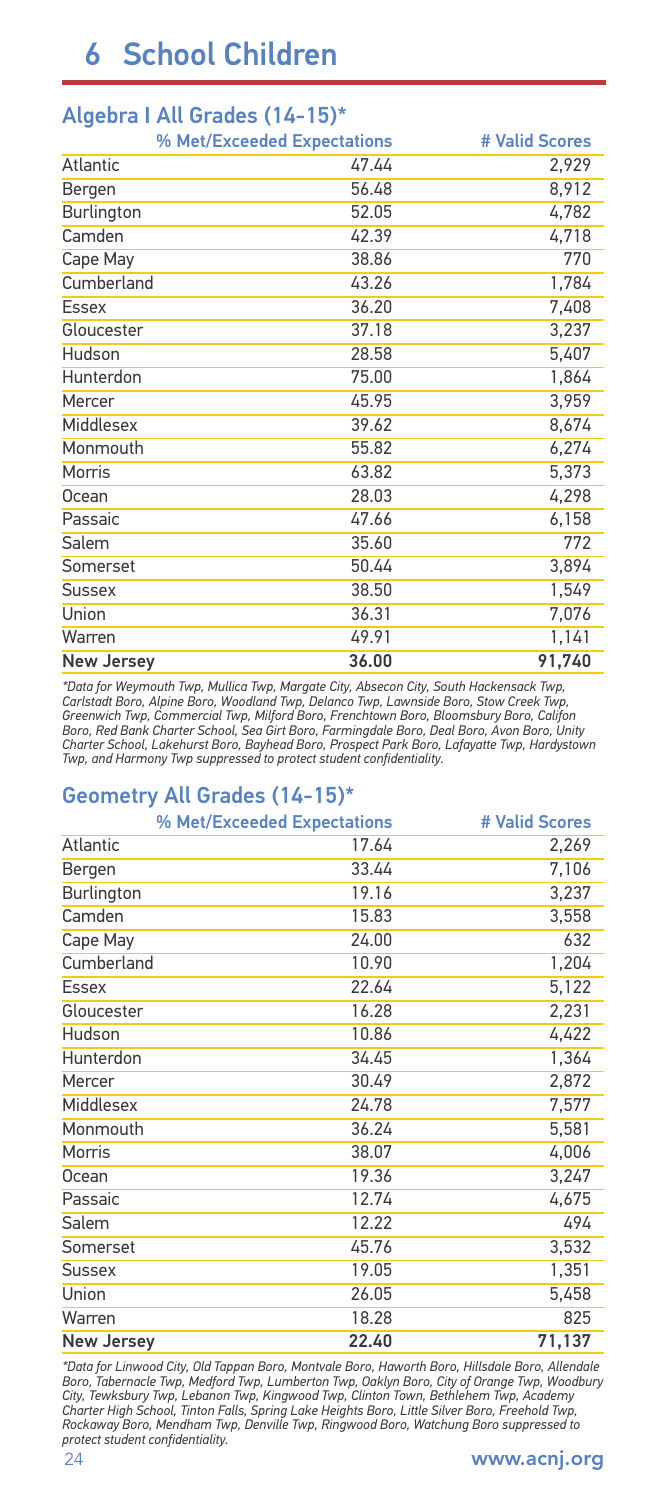| $1.19$ can a 11 $1.11$ can be a second $1.1$ | % Met/Exceeded Expectations | # Valid Scores |
|----------------------------------------------|-----------------------------|----------------|
| Atlantic                                     | 13.66                       | 2,087          |
| Bergen                                       | 31.93                       | 5,965          |
| Burlington                                   | 16.55                       | 3,008          |
| Camden                                       | 16.54                       | 2,690          |
| Cape May                                     | 17.56                       | 555            |
| Cumberland                                   | 10.05                       | 853            |
| Essex                                        | 23.72                       | 4,766          |
| Gloucester                                   | 14.52                       | 1,843          |
| Hudson                                       | 11.43                       | 3,469          |
| Hunterdon                                    | 46.46                       | 229            |
| Mercer                                       | 35.04                       | 2,414          |
| Middlesex                                    | 25.07                       | 5,402          |
| Monmouth                                     | 20.53                       | 4,174          |
| Morris                                       | 32.65                       | 3,370          |
| Ocean                                        | 17.17                       | 2,578          |
| Passaic                                      | 14.19                       | 3,747          |
| Salem                                        | 9.47                        | 512            |
| Somerset                                     | 32.04                       | 3,110          |
| <b>Sussex</b>                                | 26.13                       | 927            |
| Union                                        | 22.17                       | 4,521          |
| Warren                                       | 20.72                       | 636            |
| <b>New Jersey</b>                            | 23.90                       | 58,026         |
|                                              |                             |                |

#### Algebra II All Grades (14-15)\*

\*Data for Wyckoff Twp, Montvale Boro, Franklin Lakes Boro, Woodbury City, Delaware Twp,<br>Flemington-Raritan Regional, Colts Neck Twp, Mendham Twp, Branchburg Twp, Mountainside<br>Boro suppressed to protect student confidential

#### 2013-2014 New Jersey Chronic Absenteeism

|                   | <b>Total # of Students</b> | % of Students             |
|-------------------|----------------------------|---------------------------|
|                   | <b>Chronically Absent</b>  | <b>Chronically Absent</b> |
| Atlantic          | 5,742                      | 13                        |
| Bergen            | 8,084                      | 6                         |
| Burlington        | 6,036                      | 9                         |
| Camden            | 9,556                      | 12                        |
| Cape May          | 1,321                      | 13                        |
| Cumberland        | 3,769                      | 15                        |
| Essex             | 13,375                     | 14                        |
| Gloucester        | 3,216                      | 8                         |
| Hudson            | 9,310                      | 12                        |
| Hunterdon         | 761                        | 4                         |
| Mercer            | 6,845                      | 12                        |
| Middlesex         | 8,775                      | 7                         |
| Monmouth          | 9,206                      | 9                         |
| Morris            | 4,266                      | 6                         |
| Ocean             | 8,483                      | 13                        |
| Passaic           | 10,576                     | 13                        |
| Salem             | 1,231                      | 12                        |
| Somerset          | 2,691                      | 5                         |
| <b>Sussex</b>     | 2,150                      | 10                        |
| Union             | 8,579                      | 10                        |
| Warren            | 1,069                      | 8                         |
| <b>New Jersey</b> | 125,040                    | 10                        |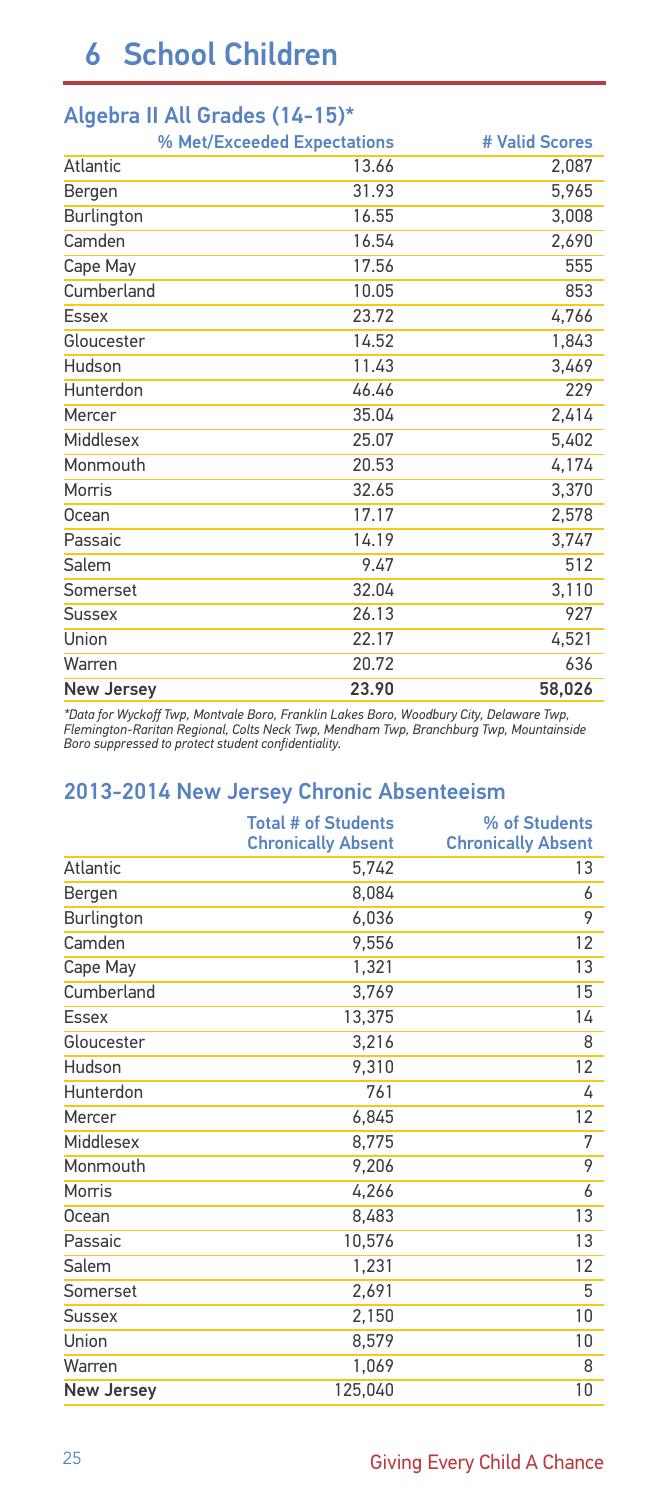7 Teens and Young Adults

### Percentage of Births to Females 10-19

|                   | 2008 | 2012 | % Change |
|-------------------|------|------|----------|
| Atlantic          | 9.3  | 8.1  | $-14$    |
| Bergen            | 2.0  | 1.7  | $-18$    |
| Burlington        | 4.8  | 3.7  | $-22$    |
| Camden            | 9.4  | 7.8  | $-17$    |
| Cape May          | 10.3 | 7.0  | $-31$    |
| Cumberland        | 15.5 | 10.7 | $-31$    |
| <b>Essex</b>      | 9.1  | 6.8  | $-25$    |
| Gloucester        | 5.4  | 4.3  | $-20$    |
| Hudson            | 7.2  | 4.4  | $-39$    |
| Hunterdon         | 2.0  | 1.8  | $-9$     |
| Mercer            | 8.2  | 5.6  | $-32$    |
| Middlesex         | 4.4  | 3.8  | -14      |
| Monmouth          | 4.5  | 2.9  | $-36$    |
| Morris            | 2.0  | 1.5  | $-25$    |
| <b>Ocean</b>      | 4.1  | 2.9  | $-29$    |
| Passaic           | 9.6  | 7.3  | $-24$    |
| Salem             | 14.7 | 7.4  | $-50$    |
| Somerset          | 3.1  | 2.2  | $-28$    |
| <b>Sussex</b>     | 2.9  | 2.9  | 0        |
| Union             | 6.2  | 4.7  | $-25$    |
| Warren            | 4.1  | 3.7  | -9       |
| <b>New Jersey</b> | 6.2  | 4.6  | $-26$    |

### Juvenile Arrests

|                   | 2009   | 2013   | % Change |
|-------------------|--------|--------|----------|
| Atlantic          | 2,156  | 1,036  | $-52$    |
| Bergen            | 3,581  | 1,982  | -45      |
| Burlington        | 2,143  | 1,449  | $-32$    |
| Camden            | 7,271  | 2,612  | -64      |
| Cape May          | 842    | 540    | $-36$    |
| Cumberland        | 1,457  | 865    | -41      |
| <b>Essex</b>      | 3,977  | 2,622  | -34      |
| Gloucester        | 1,492  | 775    | -48      |
| Hudson            | 2,413  | 1,318  | -45      |
| Hunterdon         | 344    | 173    | $-50$    |
| Mercer            | 3,601  | 1,621  | $-55$    |
| Middlesex         | 2,781  | 1,163  | $-58$    |
| Monmouth          | 3,921  | 1,519  | $-61$    |
| Morris            | 1,754  | 904    | -48      |
| Ocean             | 2,096  | 1,034  | $-51$    |
| Passaic           | 3,153  | 2,184  | $-31$    |
| Salem             | 578    | 370    | $-36$    |
| Somerset          | 1,695  | 735    | $-57$    |
| <b>Sussex</b>     | 566    | 199    | $-65$    |
| Union             | 2,439  | 1,232  | $-51$    |
| Warren            | 368    | 221    | -40      |
| <b>New Jersey</b> | 48,628 | 24,554 | -50      |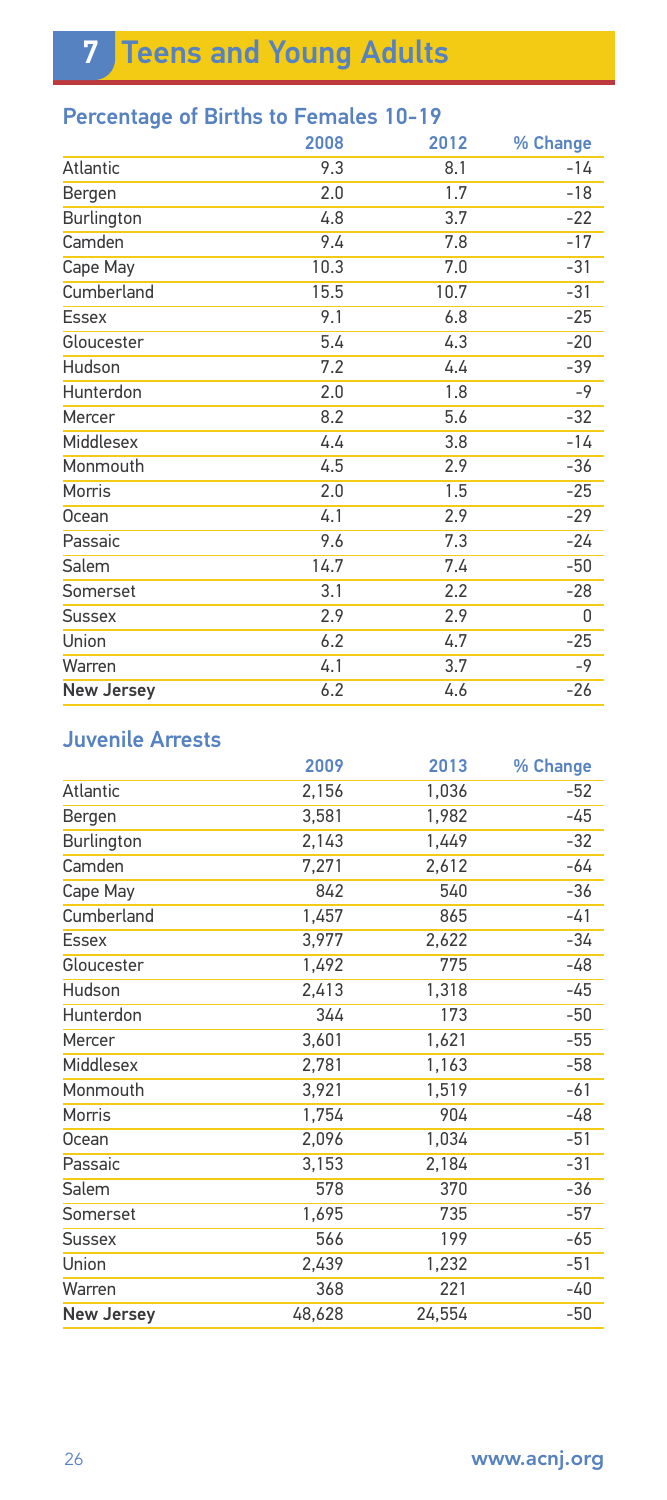# 7 Teens and Young Adults

| JUVENILE COMMITTENTIUS TO STATE DETENTION CENTERS |                |                |          |  |  |
|---------------------------------------------------|----------------|----------------|----------|--|--|
|                                                   | 2010           | 2014           | % Change |  |  |
| Atlantic                                          | 28             | 20             | $-29$    |  |  |
| Bergen                                            | 15             | 7              | $-53$    |  |  |
| Burlington                                        | 6              | 11             | 83       |  |  |
| Camden                                            | 116            | 69             | $-41$    |  |  |
| Cape May                                          | 1              | 7              | 600      |  |  |
| Cumberland                                        | 20             | 9              | $-55$    |  |  |
| Essex                                             | 41             | 32             | $-22$    |  |  |
| Gloucester                                        | 11             | 6              | $-45$    |  |  |
| Hudson                                            | 54             | 11             | $-80$    |  |  |
| Hunterdon                                         | 1              | 0              | $-100$   |  |  |
| Mercer                                            | 28             | 27             | -4       |  |  |
| Middlesex                                         | 38             | 21             | $-45$    |  |  |
| Monmouth                                          | 26             | 4              | $-85$    |  |  |
| Morris                                            | 6              | 5              | $-17$    |  |  |
| Ocean                                             | 15             | 10             | $-33$    |  |  |
| Passaic                                           | 46             | 14             | $-70$    |  |  |
| Salem                                             | 1              | $\Omega$       | $-100$   |  |  |
| Somerset                                          | 4              | $\overline{2}$ | $-50$    |  |  |
| <b>Sussex</b>                                     | 0              | 1              | n/a      |  |  |
| Union                                             | 26             | 18             | $-31$    |  |  |
| Warren                                            | $\overline{2}$ | 0              | $-100$   |  |  |
| <b>New Jersey</b>                                 | 485            | 274            | -44      |  |  |
|                                                   |                |                |          |  |  |

### Juvenile Commitments to State Detention Centers

#### Average Daily Juvenile Population in County Detention as % of Approved Capacity

|                   | 2010 | 2014     | % Change |
|-------------------|------|----------|----------|
| <b>Atlantic</b>   | 72   | 65       | $-9$     |
| Bergen            | 19   | 47       | 147      |
| Burlington        | 68   | 64       | -6       |
| Camden            | 80   | 85       | 6        |
| Cape May          | 0    | 0        | N/A      |
| Cumberland        | 72   | 27       | $-62$    |
| Essex             | 59   | 43       | $-27$    |
| Gloucester        | 0    | $\Omega$ | N/A      |
| Hudson            | 50   | 39       | $-23$    |
| Hunterdon         | 0    | 0        | N/A      |
| Mercer            | 39   | 0        | N/A      |
| Middlesex         | 56   | 55       | -3       |
| Monmouth          | 28   | 0        | N/A      |
| Morris            | 44   | 31       | $-30$    |
| <b>Ocean</b>      | 68   | 40       | $-41$    |
| Passaic           | 0    | $\Omega$ | N/A      |
| Salem             | 0    | 0        | N/A      |
| Somerset          | 0    | 0        | N/A      |
| <b>Sussex</b>     | 0    | 0        | N/A      |
| Union             | 50   | 41       | $-18$    |
| Warren            | 0    | 0        | N/A      |
| <b>New Jersey</b> | 55   | 47       | -14      |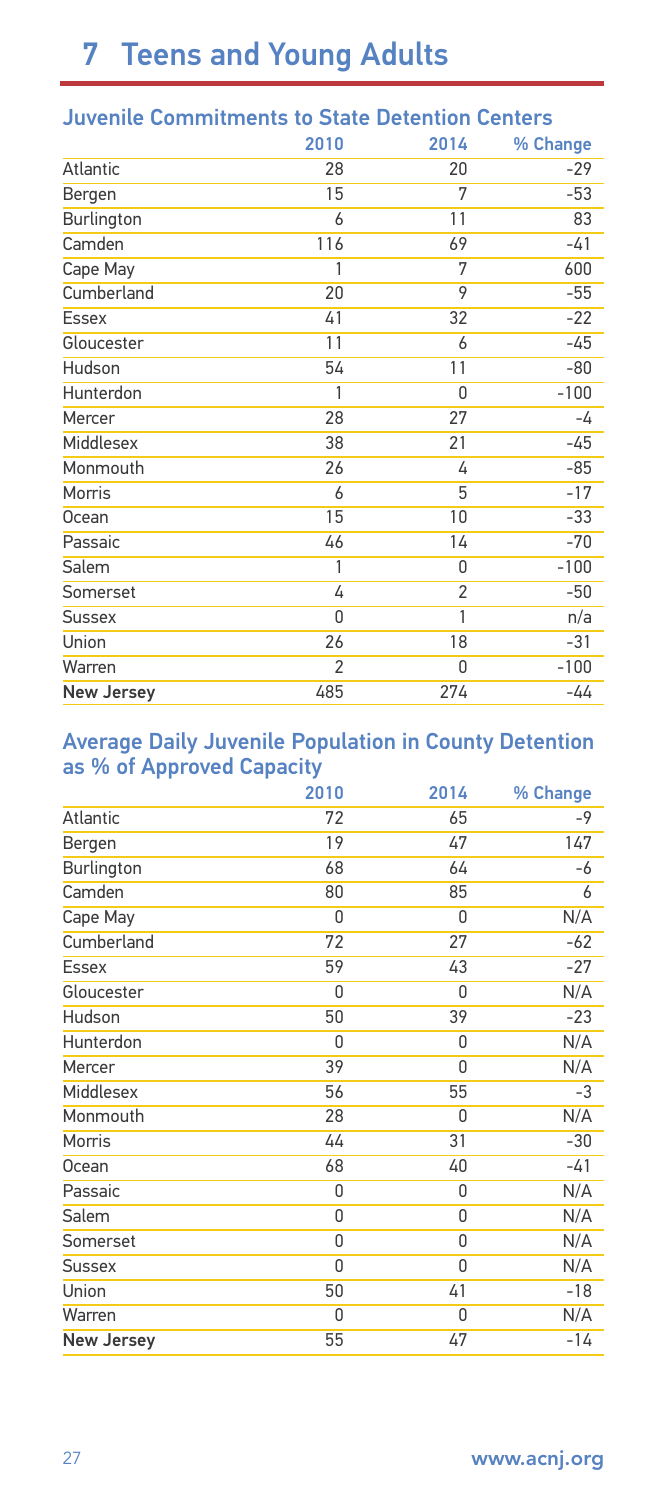#### 1 Demographics

Total Population, 2010, 2014. As reported by the US Census Bureau, Population Division, Population Estimates Program. Data are as of July 1 for each year.

Child Population, 2010, 2014. As reported by the US Census Bureau, Population Division, Population Estimates Program and are as of July 1.

### 2 Child and Family Economics

Children Living Below the Poverty Line, 2010, 2014. The percentage of children under 18 living in families earning below 100 percent of the federal poverty line, as reported by the US Census Bureau, American Community Survey, chart C17001.

Median Income of Families with Children, 2010, 2014. Includes families with children, as reported by the US Census Bureau, American Community Survey chart B19125.

Percentage Unemployed, 2011, 2015. As reported by the US Department of Labor, Bureau of Labor Statistics, Local Area Unemployment Statistics. Data are not seasonally adjusted and are as of December for each year.

Percentage of Households Spending More Than 30% Percent of Income on Rent, 2010, 2014. As reported by the US Census Bureau, American Community Survey chart B25070.

Children Receiving Welfare (TANF), 2011, 2015. As reported by the NJ Department of Human Services, Division of Family Development. The number of children living in families receiving Temporary Aid for Needy Families (TANF). Data are from June of each year.

Children Receiving NJ SNAP (formerly Food Stamps), 2011, 2015. As reported by the NJ Department of Human Services, Division of Family Development. Data are from June of each year.

Number of Children Receiving Free or Reduced Price School Breakfast, 2010 11, 2015 16. As reported by the NJ Depart ment of Agriculture. Includes children attending traditional public schools and charter schools. Data are as of October of each year.

Percentage of Eligible Children Receiving Free/Reduced Price School Breakfast, 2010 11, 2015 16. Rates calculated using eligibility data from the NJ Department of Education and partici pation data from the NJ Department of Agriculture. Includes children attending traditional public schools and charter schools. Please note that the 2015 16 percent of eligible students receiv ing free and reduced price meals are based upon the most recent eligibility data as of October 2014, while the number of students receiving free and reduced price meals is as of October 2015. Cumberland county eligibility data as of 2013 14 school year. Some variation in eligibility may occur.

Number of Children Receiving Free or Reduced Price School Lunch, 2010 11, 2015 16. As reported by the NJ Department of Agriculture. Includes children attending traditional public schools and charter schools. Data are as of October of each year.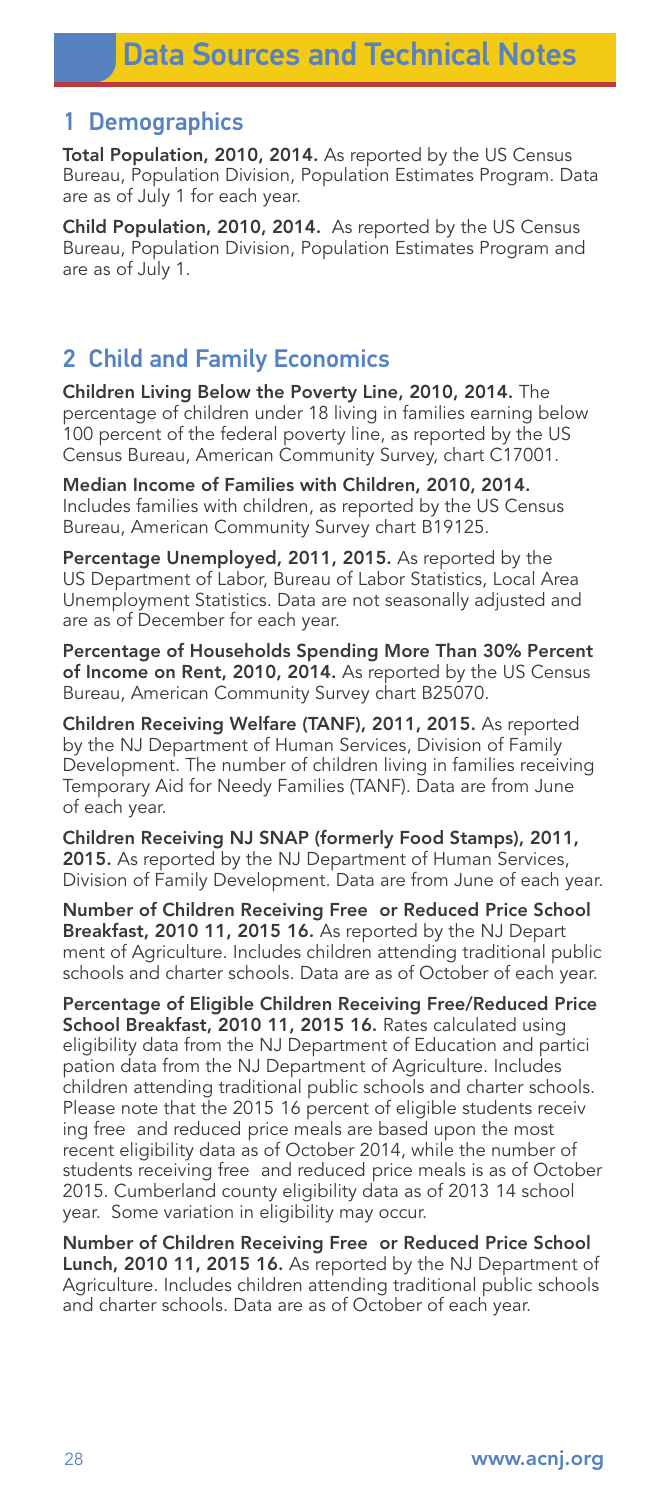Percentage of Eligible Children Receiving Free/Reduced Price School Lunch, 2010 11, 2015 16. Rates calculated using eligibil ity data from the NJ Department of Education and participation data from the NJ Department of Agriculture. Includes children attending traditional public schools and charter schools. Please note that the 2015 16 percent of eligible students receiving free and reduced price meals are based upon the most recent eligibil ity data as of October 2014, while the number of students receiving free and reduced price meals is as of October 2015. Cumberland county eligibility data as of 2013 14 school year. Some variation in eligibility may occur.

NJ Earned Income Tax Credits, Recipients with at Least 1 Dependent Under Age 19 2013, 2014. Number of New Jersey taxpayers with at least one dependent under the age of 19 receiving a state EITC credit, total amount of EITC credits issued and average credit amount, as reported by the NJ Department of Treasury. Data prior to 2012 are not available.

Federal Earned Income Tax Credit (EITC) Claims, 2010, 2014. Number of New Jersey taxpayers claiming a federal EITC, as reported by the US Internal Revenue Service.

### 3 Child Health

Number of Infant Deaths, 2008, 2012. Counts infants who die within the first year of life. As reported by the NJ Department of Health and Senior Services, Center for Health Statistics, New Jersey State Health Assessment Data. For 2012, Salem County reported 0 infant deaths.

Percentage of Babies Born with Low Birth Weight, 2008, 2012. The percentage of babies weighing less than 2,500 grams, as reported by the NJ Department of Health and Senior Services, Center for Health Statistics, New Jersey State Health Assessment Data.

Percentage of Women Receiving Early Prenatal Care, 2008, 2012 Percentage of live births for which the mother received prenatal care during the first trimester, as reported by the NJ Department of Health and Senior Services, Center for Health Statistics, New Jersey State Health Assessment Data.

Children Receiving NJ FamilyCare/Medicaid, 2011, 2015. As reported by the NJ Department of Human Services as of March of each year. Includes children enrolled in Medicaid, which is available to children living in families earning below 133% of the federal poverty level and children enrolled in the State Children's Health Insurance Program (SCHIP) portion of NJ FamilyCare, which is available to children living in families earning between 134% and 350% of the federal poverty level.

Children Under 18 Without Health Insurance, 2010, 2014. Number and percentage of uninsured children. As reported by the US Census Bureau, American Community Survey chart B27001. Data prior to 2009 are not available by county.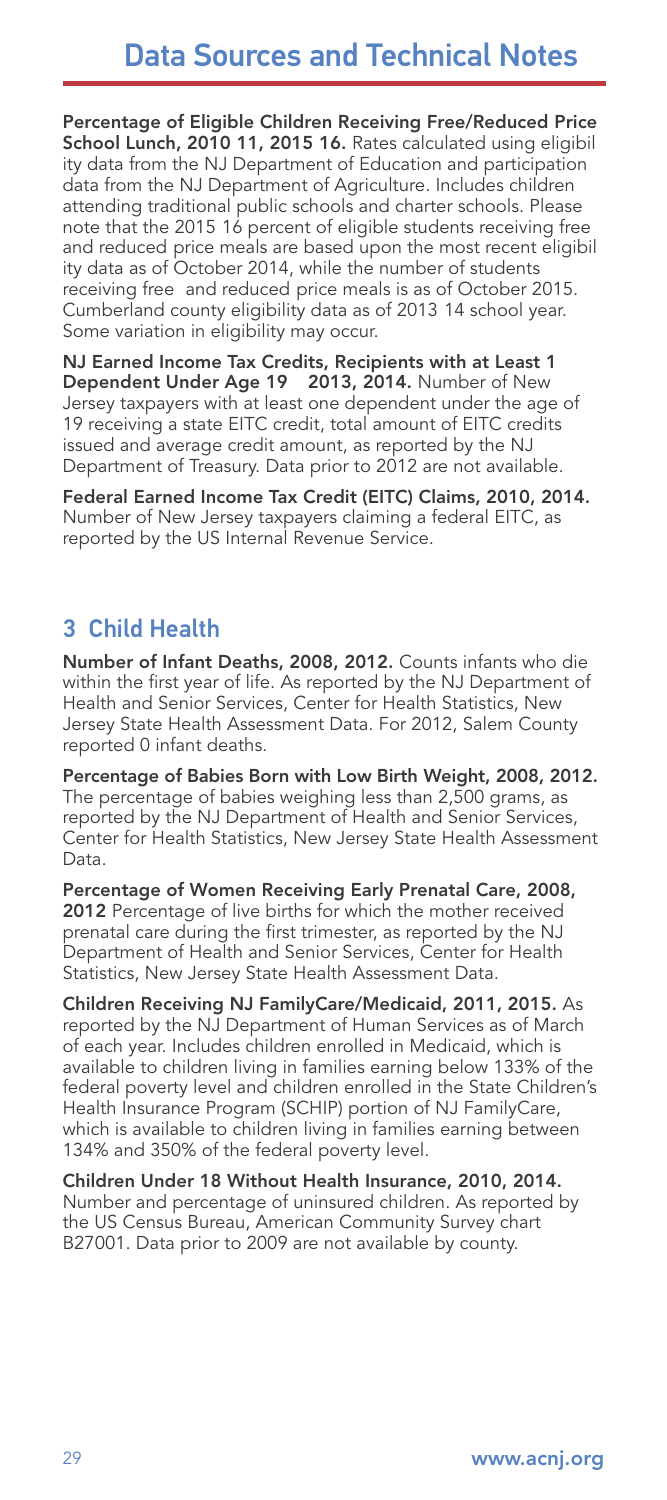### 4 Child Protection

Child Abuse/Neglect Investigations, Number of Children, 2010, 2014. Children who were investigated for suspected abuse or neglect to the New Jersey Department of Children and Families.

Child Abuse/Neglect Substantiation/Established Number, Rate, 2010, 2014. As reported by the NJ Department of Children and Families. In 2013, the NJ Department of Children and Families added two possible findings of child abuse neglect investigations established and not established. Previously, in vestigators could only determine whether reported abuse/ne glect was substantiated or unfounded. The 2014 statistics in this chart represent investigations in which the investigator deter mined that the reported abuse/neglect was "substantiated" or "established, meaning abuse or neglect did occur.

Number of Children in Out of Home Placements, 2011, 2015. Includes children under age 18 in all placements, including foster care, relative care, group homes, residential treatment and insti tutions, as reported by the NJ Department of Children and Fami lies. 2015 Data as of December 30.

### 5 Early Care and Education

Children Enrolled in Public Preschool, 2010 2011, 2014 2015. Number of students enrolled in half and full day NJ Department of Education programs, operated both in district and in commu nity centers, as reported by the NJ Department of Education. Excludes children enrolled in Head Start or other federally funded programs that do not receive any state aid.

Children Enrolled in Public School Kindergarten (Full Day and Half Day), 2010 11, 2014 15. The number of students enrolled in half and full day public kindergarten, as reported by the NJ Department of Education, October enrollment counts of each year. Includes children enrolled in traditional public schools as well as charter schools.

Percentage of Public Kindergarten Children Enrolled in Full Day Program, 2010 11, 2014 15. The percentage of public kindergarten children enrolled in a full day kindergarten program. Includes children attending traditional public schools as well as charter schools. As reported by the NJ Department of Education, October enrollment counts of each year.

Licensed Child Care Centers, 2011, 2015. The number of state licensed child care centers as reported by the NJ Depart ment of Children and Families.

Capacity of Licensed Child Care Centers, 2011, 2015. The capacity of state licensed child care centers as reported by the NJ Department of Children and Families.

Young Children with Working Parents, 2014. Includes children in families where both parents work and children in single parent households where that parent works. Data not available for Hunterdon County due to small sample size. As reported by the US Census Bureau, American Community Survey, chart b23008.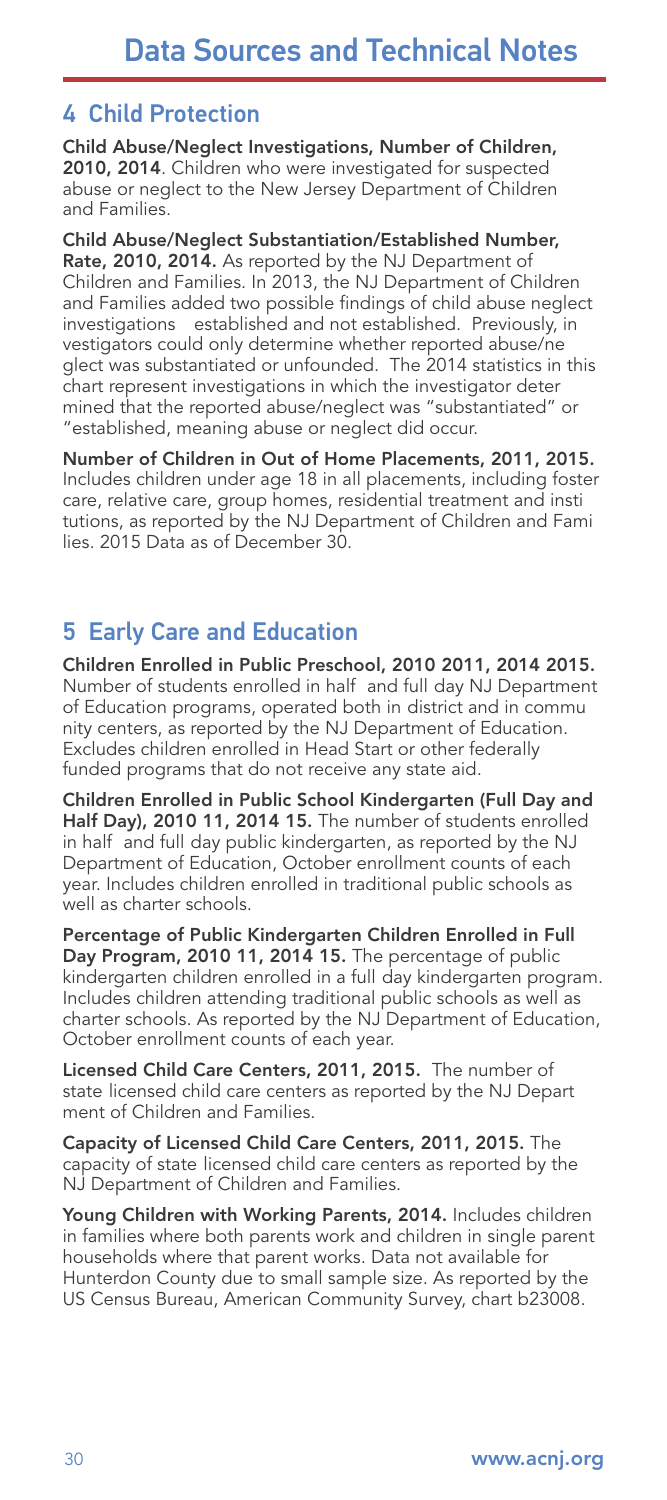# Data Sources and Technical Notes

Licensed Child Care Costs, 2014. Median income data are as reported by the US Census Bureau, American Community Survey, chart B19125, and are as of 2014. Cost data are as reported by the NJ Association of Child Care Resource and Referral Agencies (NJACCRRA), The State of Child Care in New Jersey: A Profile of Key Child Care Indicators 2013 and are adjusted for inflation using BLS inflation calculator. Percentage data are preliminary.

Registered Family Child Care Costs, 2014. Median income data are as reported by the US Census Bureau, American Community Survey, chart B19125, and are as of 2014. Cost data are as reported by the NJ Association of Child Care Resource and Referral Agencies (NJACCRRA), The State of Child Care in New Jersey: A Profile of Key Child Care Indicators 2013 and are adjusted for inflation using BLS inflation calculator. Percentage data are preliminary.

Percentage of Family Income Spent on Licensed Child Care for a Family with One Infant and One Preschooler, 2014. Median income data are as reported by the US Census Bureau, American Community Survey, chart B19125, and are as of 2014. Cost data are as reported by the NJ Association of Child Care Resource and Referral Agencies (NJACCRRA), The State of Child Care in New Jersey: A Profile of Key Child Care Indicators 2013 and are adjusted for inflation using BLS inflation calculator. Percentage calculated based upon the average annual cost for a family with both an infant and a preschooler in licensed child care, and the median income for families for each county. Per centage data are preliminary.

### 6 School Children

Percentage of Students Enrolled in Special Education, 2010 11, 2014 15. The percentage of students ages 6 21 enrolled in special education. Includes traditional public schools as well as charter schools. As reported by the NJ Department of Education, Special Education Data.

Percentage of Children Passing 3rd Grade PARCC Tests, 2014 15. As reported by the NJ Department of Education. Includes children enrolled in traditional public schools as well as charter schools. Scores for 2014 15 incomparable to previous test years due to inaugural year of PARCC exams.

Percentage of Children Passing 4th Grade PARCC Tests, 2014 15. As reported by the NJ Department of Education. Includes children enrolled in traditional public schools as well as charter schools. Scores for 2014 15 incomparable to previous test years due to inaugural year of PARCC exams.

Percentage of Children Passing 7th Grade PARCC Tests, 2014 15. As reported by the NJ Department of Education. Includes children enrolled in traditional public schools as well as charter schools. Scores for 2014 15 incomparable to previous test years due to inaugural year of PARCC exams.

Percentage of Children Passing 11th Grade English Language Arts PARCC Tests, 2014 15. As reported by the NJ Department of Education. Includes children enrolled in traditional public schools as well as charter schools. Scores for 2014 15 incompara ble to previous test years due to inaugural year of PARCC exams.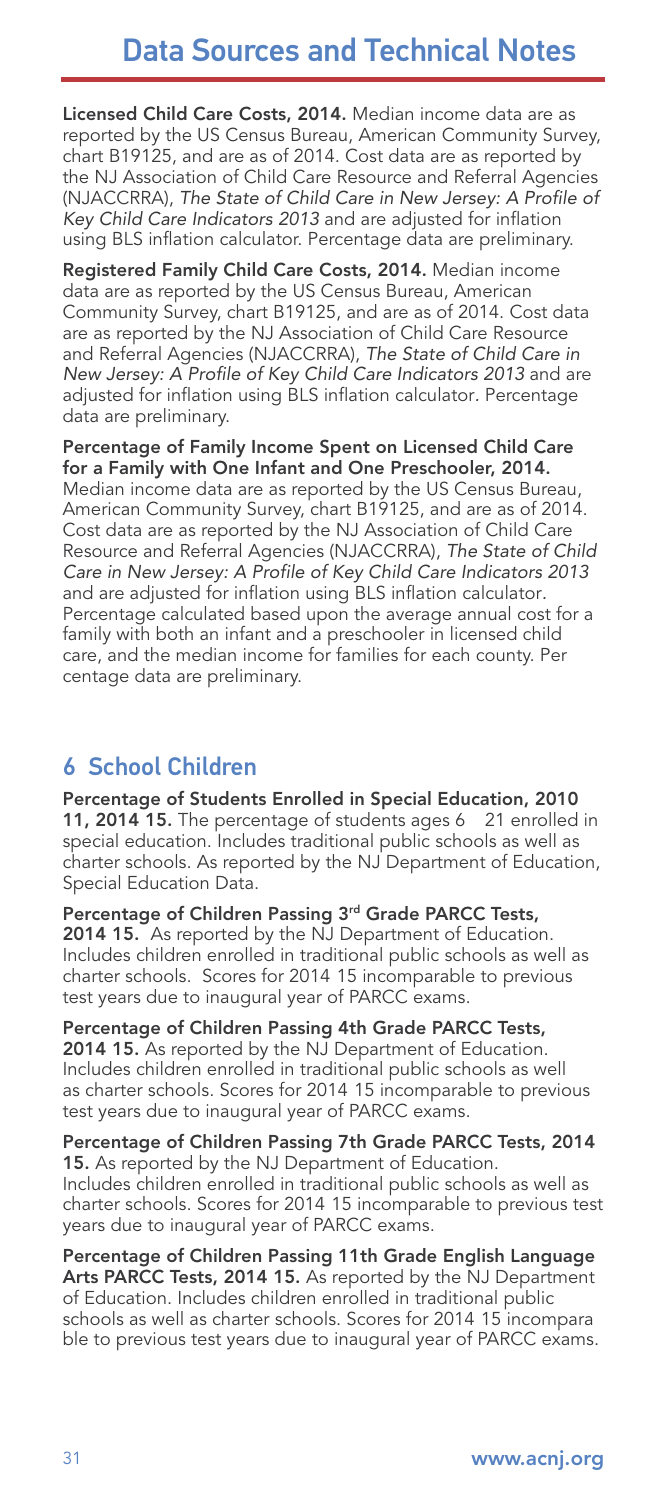Percentage of Children Passing Algebra 1, Geometry, and Algebra 2 PARCC Tests, 2014 15. As reported by the NJ Department of Education. Includes children enrolled in tradi tional public schools as well as charter schools. Scores for 2014 15 incomparable to previous test years due to inaugural year of PARCC exams.

Number and Percentage of Chronically Absent Students, 2013 14. As reported by the New Jersey Department of Education. Data as of October 2014 and include students K 12. Data for certain districts incomplete or unavailable.

### 7 Teens and Young Adults

Percentage of Births to Girls 10 19, 2008, 2012. The percent age of babies born to girls ages 10 19 as a percentage of all births in each county, as reported by the NJ Department of Health and Senior Services, Center for Health Statistics, New Jersey State Health Assessment Data.

Juvenile Arrests, 2009, 2013. Number of juveniles under 18 arrested, as reported by the NJ Department of Law and Public Safety, Division of State Police, Uniform Crime Reports. Please note that updated 2013 data were not available at the time of release of this report.

Juvenile Commitments, 2010, 2014. Children committed to Juvenile Justice Facilities. As reported by the NJ Juvenile Justice Commission.

Average Daily Population in Detention as % of Approved Capacity, 2010, 2014. As reported by the NJ Juvenile Justice Commission, Juvenile Detention Alternatives Initiative Report for each year.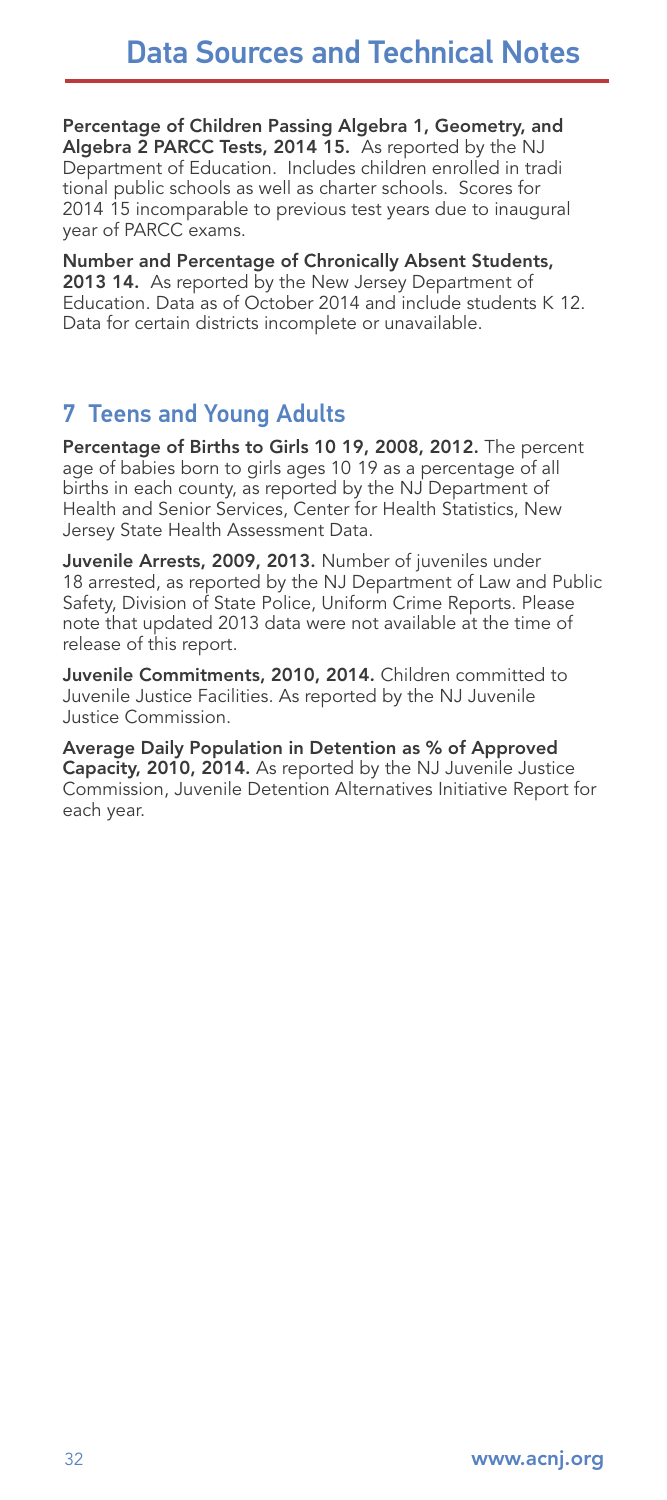# Help New Jersey's children grow up healthy, safe and educated.

#### Donate to ACNJ today at www.acnj.org.

As a non profit, ACNJ counts on support from donors to succeed in our efforts.

A cornerstone of ACNJ's success is our independence. We are strictly non partisan and accept no government funding for our advocacy, freeing us to focus on our sole mission helping children.

Your tax deductible donation gives ACNJ the resources we need to advance positive change for all of New Jersey's children. Together, we can fight for better laws and policies, more effective funding and stronger services, ensuring that all children have the chance to grow up safe, healthy and educated.

For more information about how you can help support our work, please contact Carla Ross, Operations Manager, at (973) 643 3876 or at cross@acnj.org.